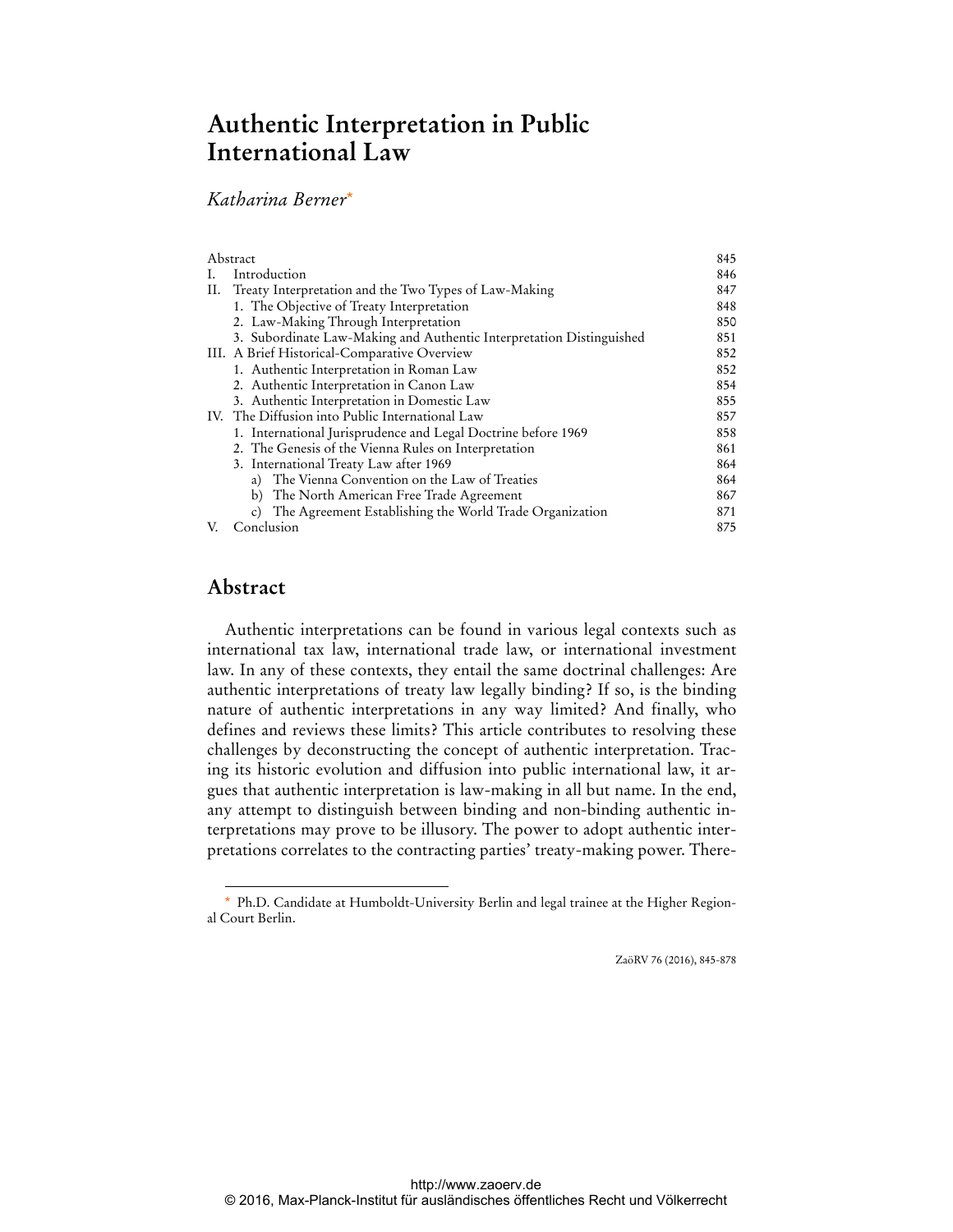fore, authentic interpretations are subject to – and solely subject to – those limits that control and restrain the exercise of State sovereignty. This finding raises an even more intricate question that touches upon the bedrocks of the international legal order, namely: Who shall be sovereign enough to control the sovereign?

# **I. Introduction**

When UN Secretary-General *Trygve Lie* invited the International Law Commission (ILC) to include the law of treaties into its agenda for codification and progressive development, he employed an illustrative image to describe the field of treaty interpretation as it stood in 1949. To him, it was a field "overgrown with the weed of technical rules of construction which can be used – and are frequently used – in support of opposing contentions".<sup>1</sup> The 1969 Vienna Convention on the Law of Treaties successfully eradicated most of this weed by offering a set of concise and legally binding rules of treaty interpretation.<sup>2</sup>

But as regards authentic interpretation of treaty law, the Convention stimulated the growth of new weed over already existing layers of discrepancies and uncertainties.<sup>3</sup> An authentic interpretation traditionally possesses two distinctive features.<sup>4</sup> Firstly, it emanates from the entity that created the

ZaöRV 76 (2016)

<sup>1</sup> United Nations General Assembly (UNGA), Survey of International Law in Relation to the Work of Codification of the International Law Commission: Preparatory Work within the Purview of Art. 18, Para. 1, of the International Law Commission – Memorandum Submitted by the Secretary-General, 1949, UN Doc. A/CN.4/1/Rev.1, 52, para. 91.

<sup>2</sup> Arts. 31 et seq. of the Vienna Convention on the Law of Treaties (signed 22.5.1969, entered into force 27.1.1980), 1155 UNTS 331 (VCLT).

<sup>3</sup> For different conceptions of authentic interpretation, see *J. Hardy,* The Interpretation of Plurilingual Treaties by International Courts and Tribunals, BYIL 37 (1961), 72 (108); *I. Voïcu,* De l'interprétation authentique des traités internationaux, 1968, 119; *R. Wolfrum/N. Matz,* Conflicts in International Environmental Law, 2003, 140; *A. Orakhelashvili,* The Interpretation of Acts and Rules in Public International Law, 2008, 514; *I. van Damme,* Treaty Interpretation by the WTO Appellate Body, 2009, 26; *M. Benetar,* From Probative Value to Authentic Interpretation: The Legal Effect of Interpretative Declarations, R.B.D.I. 44 (2011), 170 (173), (194); *A. Gourgourinis,* The Distinction between Interpretation and Application of Norms in International Adjudication, Journal of International Dispute Settlement 2 (2011), 31 (35); *O. Dörr*, Art. 31, in: O. Dörr/K. Schmalenbach, Vienna Convention on the Law of Treaties, 2012, 532, paras. 20 et seq.; Draft Conclusion 2 and Commentary, in: ILC, Report of the International Law Commission on the Work of Its 65<sup>th</sup> Session, UN Doc. A/68/10 (2013), 20.

<sup>4</sup> *A. Orakhelashvili* (note 3), 514. Authentic interpretation needs to be distinguished from the notion of "auto-interpretation", which refers to unilateral interpretative endeavours by those whom a legal rule addresses, see *L. Gross,* Selected Essays on International Law and Organization, 1984, 182; *M. Benetar* (note 3), 174.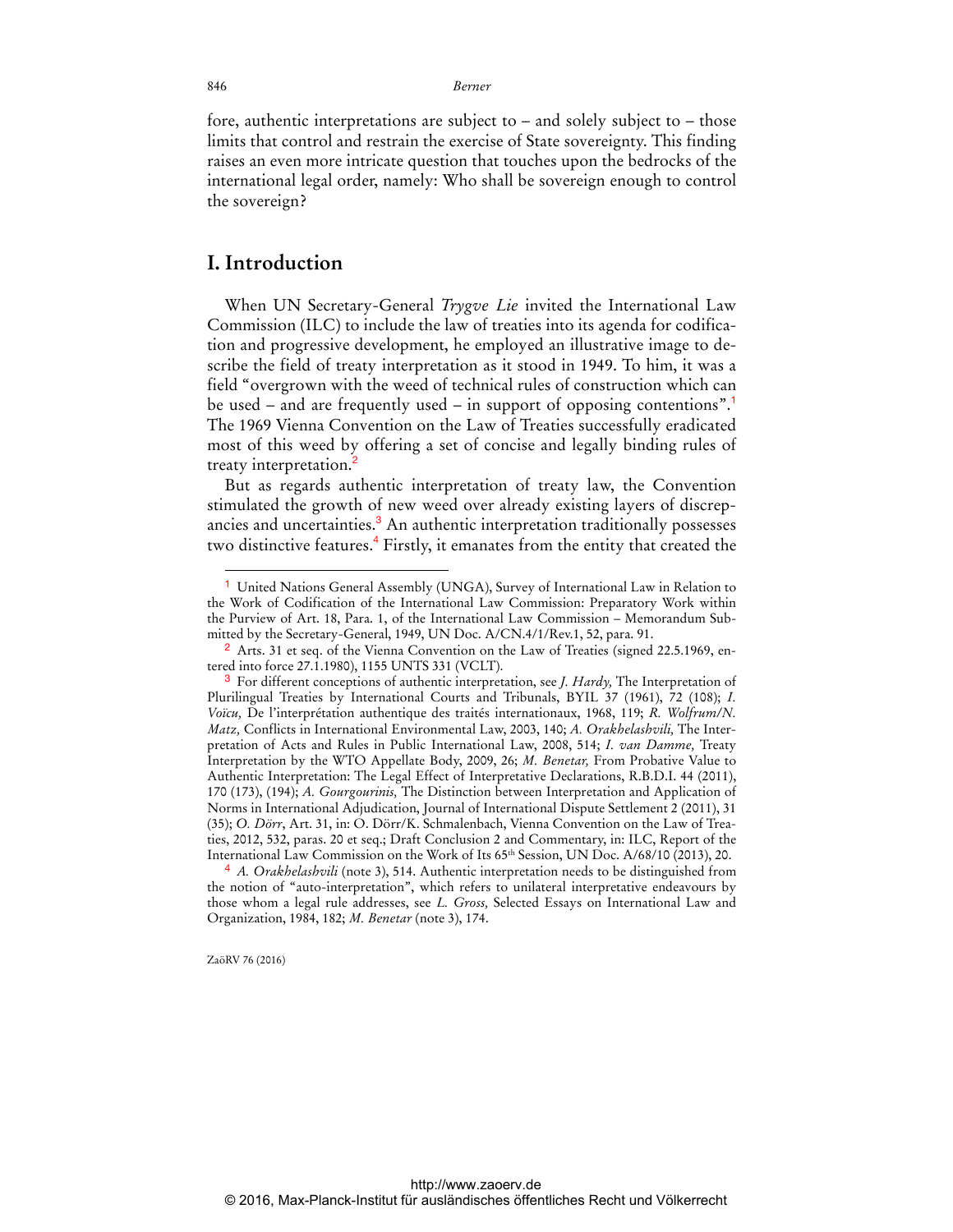interpreted norm. And secondly, it has the same legal value as the interpreted norm. Authentic interpretations can be found in various contexts such as international tax law, international trade law, or international investment law.<sup>5</sup> In any of these contexts, they entail the same doctrinal challenges:

Are authentic interpretations of treaty law legally binding? If so, is the binding nature of authentic interpretations in any way limited? And finally, who defines and reviews these limits?

This article contributes to resolving these challenges by deconstructing the concept of authentic interpretation. In a first step, it defines the objective of treaty interpretation and distinguishes different types of law-making (II.). In a second and third step, it critically traces the historic evolution of authentic interpretation and its diffusion into public international law (III. and IV.). In conclusion, it argues that authentic interpretations are subject to – and solely subject to – those limits that control and restrain the exercise of State sovereignty (V.).

# **II. Treaty Interpretation and the Two Types of Law-Making**

 $\overline{a}$ 

To adequately apprehend and address the distinctive features and doctrinal challenges of authentic interpretation, it is indispensable to briefly reflect on three basic questions: First, what is the objective of treaty interpretation? Second, what is subordinate law-making through interpretation?

<sup>5</sup> E.g. *U. Fastenrath*, Relative Normativity in International Law, EJIL 4 (1993), 305 (336); *A. von Bogdandy*, Law and Politics in the WTO – Strategies to Cope with a Deficient Relationship, Max Planck UNYB 5 (2001), 609 (628); *G. Sacerdoti*, The Dispute Settlement System of the WTO: Structure and Function in the Perspective of 10 Years, Law and Practice of International Courts and Tribunals 5 (2006), 49 (57); *D. Lai*, Interpretation of Double Taxation Agreements in Hong Kong, HKLJ 37 (2007), 137 (150); *A. Feldman*, Evolving Treaty Obligations: Proposals for Analyzing Subsequent Practice Derived from WTO Dispute Settlement, N.Y.U.J. Int'l L. & Pol. 41 (2009), 655 (661); *A. Roberts*, Power and Persuasion in Investment Treaty Arbitration: The Dual Role of States, AJIL 104 (2010), 179 (199); *B. Stern*, Interpretation in International Trade Law, in: M. Fitzmaurice/O. A. Elias/P. Merkouris, The Issues of Treaty Interpretation and the Vienna Convention on the Law of Treaties, 2010, 114; *I. van Damme*, Treaty Interpretation by the WTO Appellate Body, EJIL 21 (2010), 605 (610); *I. Laird/B. Sabahi/F. Sourgens/N. Birch*, International Investment Law and Arbitration: 2011 in Review, in: K. Sauvant, Yearbook on International Investment Law & Policy 2011-2012, 2013, 46; *M. Polzin*, Begrenzte Schiedsgerichte – Absicherung der Demokratie?, in: Verfassungsblog, 22.4.2014, [<http://www.verfassungsblog.de>. T](http://www.verfassungsblog.de)his and all further internet sources have been accessed on 30.1.2016.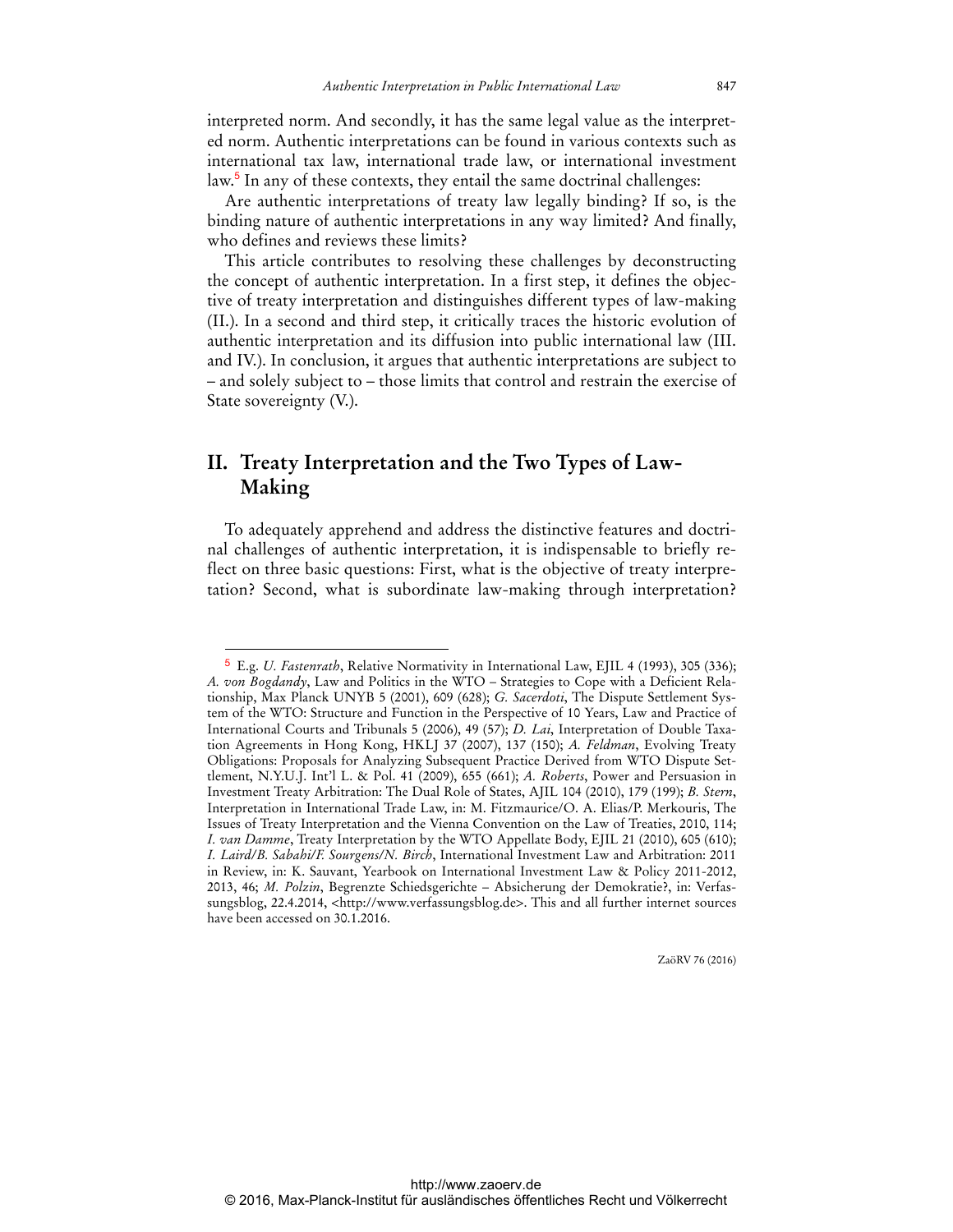And third, what is the difference between subordinate law-making and authentic interpretation?

# **1. The Objective of Treaty Interpretation**

To identify the objective of treaty interpretation, it is useful to remember the obvious: Treaties are not concluded by accident.

Instead, treaties are the result of a concordant will of sovereign States or other actors, whose overriding importance is reflected in the basic principle *pacta sunt servanda.* As *James Crawford* succinctly remarked, "it is too often forgotten that the parties to a treaty, that is, the states which are bound by it at the relevant time, own the treaty. It is their treaty. It is not anyone else's treaty".<sup>6</sup> A correct interpretation is not the one which the interpreter personally considers suitable; it is the one that comes closest to implementing the parties' concordant will. Otherwise, concluding treaties would be utterly pointless.

In conventional language, interpretation means "expounding the meaning of something".<sup>7</sup> From a non-legal perspective, one gives a meaning to phenomena like music, paintings, or even facial expressions. In a legal context, one equally interprets various different phenomena such as unilateral statements, oral, or written agreements. Treaty interpretation is solely concerned with determining the meaning of a treaty, i.e. an international agreement concluded between subjects of and governed by international law.<sup>8</sup> But what is the meaning of a treaty?

The interpretative process – at least under the Vienna Convention – ultimately aims at ascertaining the objectivised intention of the parties.<sup>9</sup> Arts. 31–33 Vienna Convention on the Law of Treaties (VCLT) – the so-called Vienna rules of interpretation – do not expressly mention the parties' intention. The commentary accompanying the ILC's Draft Articles on the Law of Treaties, however, clarifies that these rules were designed to appreciate "the meaning which the parties may have intended to attach to the expressions that they employed in a document".<sup>10</sup>

ZaöRV 76 (2016)

<sup>6</sup> *J. Crawford*, A Consensualist Interpretation of Article 31(3) of the Vienna Convention on the Law of Treaties, in: G. Nolte, Treaties and Subsequent Practice, 2013, 31.

 $7 -$ , interpret, v, in: OED Online, 12.2015, <http://www.oed.com>.

<sup>8</sup> See Art. 2 para. 1 lit. a VCLT.

<sup>&</sup>lt;sup>9</sup> ILC, Draft Articles on the Law of Treaties with Commentaries, Yearbook of the International Law Comission 18 (1966), Vol. 2, 187 (219).

<sup>10</sup> ILC (note 9), 218. See also *E. Bjorge*, The Evolutionary Interpretation of Treaties, 2014, 89.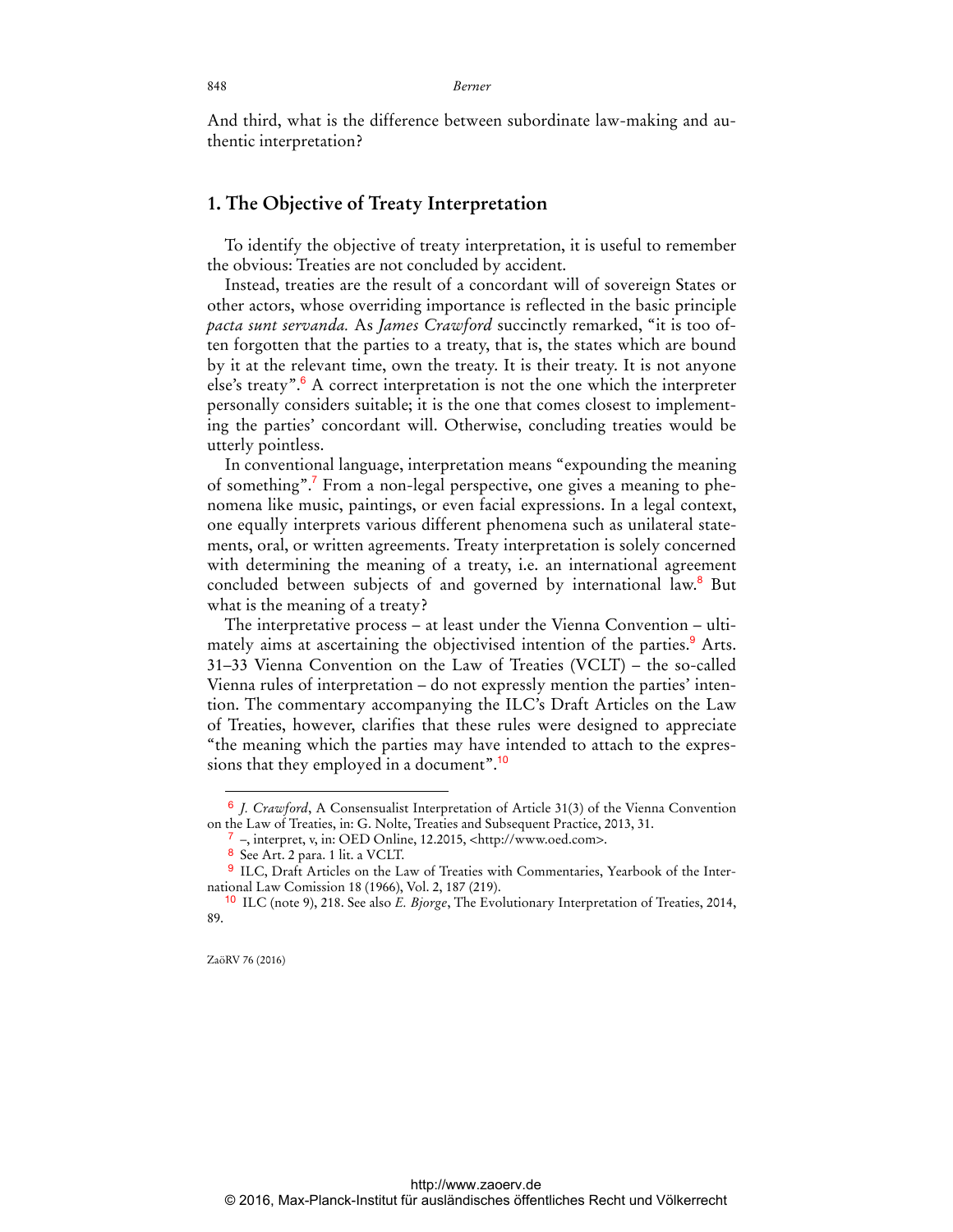The cardinal role of the parties' intention has been widely recognised.<sup>11</sup> The ILC only recently reiterated that interpretation "must seek to identify the intention of the parties".<sup>12</sup> Furthermore, the Commission explained that "the text must be presumed to be the authentic expression of the intentions of the parties".<sup>13</sup> In other words, interpretation under the Vienna rules aims at "giving effect to the expressed intention of the parties, that is, their intentions as expressed in the words used by them in the light of the surrounding circumstances".<sup>14</sup>

The parties' intention is an objectivised intention of the parties as a whole; properly understood, the parties' intention is a construct.<sup>15</sup> As *Oliver Dörr* notes, "[t]o be ascertained by interpretation is [...] the intention in the sense of the true meaning of the text of the treaty rather than the intention of the parties distinct from it".<sup>16</sup> Similarly, the ILC pointed out that the parties' intention was their intention "as determined through the application of the various means of interpretation"<sup>17</sup> and not "a separately identifiable original will".<sup>18</sup>

<sup>12</sup> Commentary on Draft Conclusion 3, in: ILC, Report of the International Law Commission on the Work of its 65<sup>th</sup> Session, UN Doc A/68/10 (2013), 27.

13 ILC (note 9), 220. See also *M. K. Yasseen* (note 11), 25; *P. Reuter*, Droit international public, 6th ed. 1983, 145; *J. Crawford* (note 11), 379.

14 *A. McNair*, The Law of Treaties, repr. 2003, 365. See also *O. Dörr* (note 3), 552, para. 3.

 $\overline{a}$ 

<sup>11</sup> In particular *Case concerning the Dispute regarding Navigational and Related Rights (Costa Rica v Nicaragua)*, ICJ Reports 2009, 213 (241). See already *H. Grotius*, De jure belli ac pacis libri tres, reprint 1995, 409; *E. de Vattel*, The Law of Nations or the Principles of Natural Law, reprint 1995, 201. See also *H. Lauterpacht*, Private Law Sources and Analogies of International Law: With Special Reference to International Arbitration, 1927, 187; *G. Fitzmaurice*, The Law and Procedure of the International Court of Justice: Treaty Interpretation and Certain Other Treaty Points, BYIL 28 (1951), 1 (3); *J. Brierly*, The Law of Nations – An Introduction to the International Law of Peace, 5<sup>th</sup> ed. 1955, 251; *M. K. Yasseen*, L'interprétation des traités d'après la Convention de Vienne sur le Droit des Traités, RdC 151 (1976) 1 (16); *I. Sinclair*, The Vienna Convention on the Law of Treaties, 2nd ed. 1984, 115; *C. McLachlan*, The Principle of Systemic Integration and Article 31(3)(c) of the Vienna Convention, ICLQ 54 (2005), 279 (287); *J. Crawford*, Brownlie's Principles of Public International Law, 8<sup>th</sup> ed. 2012, 379.

<sup>15</sup> *E. Bjorge* (note 10), 2 et seq. See also *R. Bernhardt*, Die Auslegung völkerrechtlicher Verträge insbesondere in der neueren Rechtsprechung internationaler Gerichte, 1963, 34; *M. K. Yasseen* (note 11), 16; *U. Linderfalk*, On the Interpretation of Treaties – The Modern International Law as Expressed in the 1969 Vienna Convention on the Law of Treaties, 2007, 32 et seq.; *J. Crawford* (note 11), 379. The parties as a whole are those parties for whom the treaty is in force at the moment when it is being interpreted, see Art. 2 para. 1 lit. g VCLT.

<sup>16</sup> *O. Dörr* (note 3), 552, para. 3.

<sup>17</sup> Commentary on Draft Conclusion 3, in: ILC (note 12), 27.

<sup>18</sup> Commentary on Draft Conclusion 3, in: ILC (note 12), 27.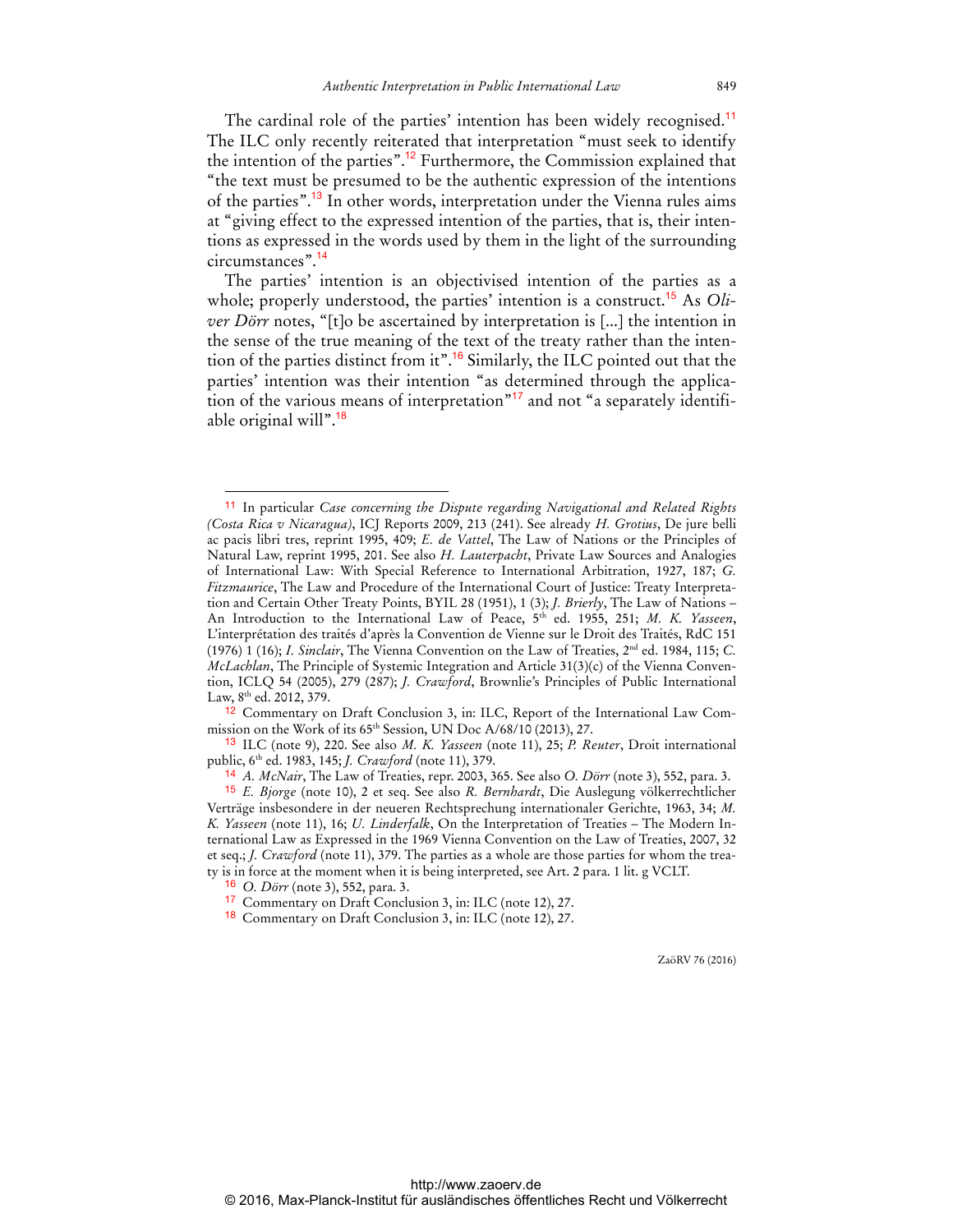### **2. Law-Making Through Interpretation**

Authentic interpretation in general public international law is a distinct type of law-making. It is not, however, law-making through interpretation. Depending on one's analytical perspective, one may well say that interpretation makes law.<sup>19</sup> But by overemphasising the necessarily discursive nature of law and hence law-making through interpretation, one easily risks obscuring the distinctive features of authentic interpretation and thus impedes resolving its doctrinal challenges.

*Hans Kelsen* offers a particularly illustrative explanation of law-making through interpretation. His approach to interpretation is based on two major premises. Firstly, it rests upon the idea of a hierarchical structure ("Stufenbau") of the law. And secondly, it rejects the "fiction that there is always but a single 'correct' interpretation of the norms to be applied to concrete cases".<sup>20</sup> Higher-level norms determine the creation of lower-level norms.<sup>21</sup> This determination is necessarily imperfect and incomplete because

"a norm cannot be binding with respect to every detail of the act putting it into practice. There must always remain a range of discretion, sometimes wider, sometimes narrower, so that the higher-level norm, in relation to the act implementing it (an act of lower-level norm creation or of pure implementation), has simply the character of a frame to be filled in by way of the act. $^{22}$ 

In simple terms, one may add the following observation: Positive law – written or unwritten – inevitably suffers from the inherent imperfections of human language. Treaty law is no exception. The words and phrases that make up a treaty hardly ever carry only one single meaning. Almost every treaty is ambiguous.<sup>23</sup> This is why those who faithfully apply a treaty – consciously or subconsciously – subject the treaty to an interpretative process: To resolve this ambiguity, to determine the treaty's correct meaning at a giv-

ZaöRV 76 (2016)

<sup>19</sup> See generally *I. Venzke*, How Interpretation Makes International Law: On Semantic Change and Normative Twists, 2012.

<sup>20</sup> *H. Kelsen*, The Law of the United Nations, 1950, xvi.

<sup>21</sup> *H. Kelsen*, Reine Rechtslehre, 2nd ed. 1960, 228.

<sup>22</sup> *H. Kelsen*, On the Theory of Interpretation, Legal Studies 10 (1990), 127 (128). As regards legal indeterminacy, see also *H. L. A. Hart*, The Concept of Law, 3rd ed. 2012, 124 et seq.

<sup>23</sup> See in particular *H. L. A. Hart* (note 22), 124 f.; see further *H. Lauterpacht*, Some Observations on Preparatory Work in the Interpretation of Treaties, Harv. L. Rev. 48 (1935), 549, 571.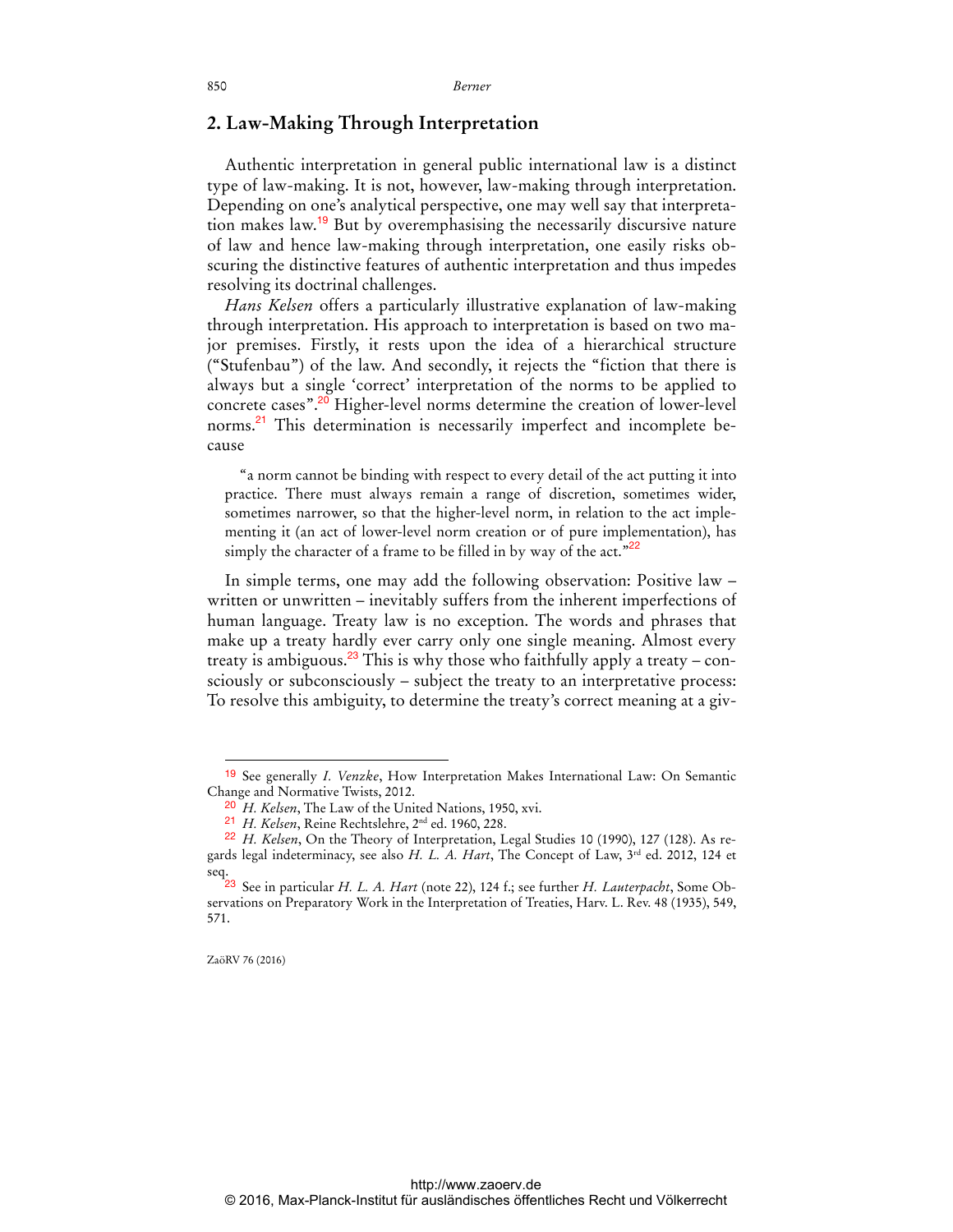en moment in time and in a given context, and to ascertain and implement the objectivised intention of the parties.

Instead of focusing on methods or means of interpretation, *Kelsen* highlights the characteristics of different types of interpretation, namely juridico-scientific and authentic ones. Juridico-scientific interpretations, i.e. interpretations by legal scholars, are cognitive acts that merely set out the possible meanings of a legal norm.<sup>24</sup> Authentic interpretations are interpretations adopted by law-applying organs such as judges, officials, or legislators.<sup>25</sup> Law-applying organs choose one among those possible meanings. Thus, their interpretations are authentic in that they create subordinate law through an act of will. $26$ 

# **3. Subordinate Law-Making and Authentic Interpretation Distinguished**

Authentic interpretation in a *Kelsenian* sense is not synonymous with authentic interpretation as traditionally understood in general public international law. In fact, these concepts refer to categorically different phenomena:27 Whereas authentic interpretation in a *Kelsenian* sense means subordinate law-making, authentic interpretation as traditionally understood in general public international law is coordinate law-making.

Subordinate law-making through interpretation and coordinate lawmaking are not mutually exclusive concepts. Nonetheless, it is important not to confuse them. This is because these concepts relate to different analytical perspectives and points of reference. Assuming that the international legal order consists of ever higher normative strata, every act of apparently coordinate law-making necessarily construes, applies, and executes higher legal norms. Yet, an act of law-making through interpretation can never ascend the hierarchical structure of the law.

In other words, a legal norm may be interpreted by various actors, all of which in some way engage in law-making when construing that norm. But only the actor that once created the interpreted norm is capable of vesting the resultant "interpretation" – the new norm – with an identical legal value. Other actors make law when interpreting that legal norm, too. These other actors, however, do not have the power to vest their interpretations with the

 $\ddot{ }$ 

<sup>24</sup> *H. Kelsen* (note 21), 352 et seq.

<sup>25</sup> *H. Kelsen* (note 22), 127.

<sup>26</sup> *H. Kelsen* (note 20), xv et seq.

<sup>27</sup> *J. Kammerhofer*, Uncertainty in International Law, 2011, 115 et seq.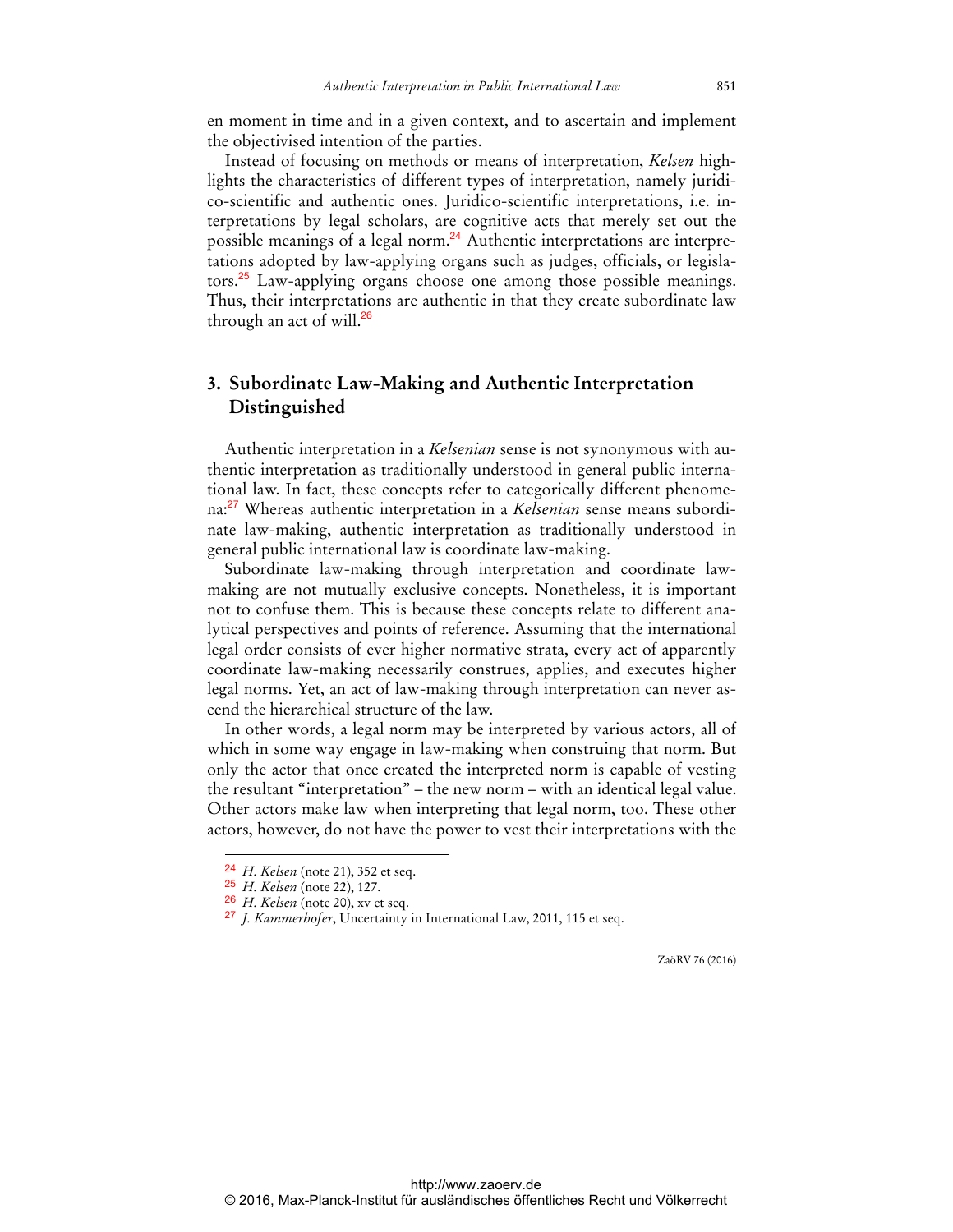same legal value as the original norm. For these other actors, the original norm delimits their interpretative activities so that the resultant interpretations are hierarchically subordinate law-making.

International judicial and quasi-judicial bodies such as the International Court of Justice (ICJ), the Iran-United States Claims Tribunal (IUSCT), or the UN Human Rights Committee (HRC) engage in law-making by settling disputes, giving advisory opinions, or publishing general comments. Their competence to do so is a delegated competence. Contracting parties may authorise other actors to construe, apply, and execute their treaty. The resultant interpretations may be viewed as a new source of law. Yet, they remain acts that fill in an existing frame.

Irrespective of whether the resultant interpretations are legally binding – they can still be judged in terms of right and wrong. Their ultimate point of reference remains the treaty's meaning, the act of delegation, or, more precisely, the objectivised intention of the parties. An authentic interpretation, in contrast, cannot logically be subordinate to the parties' intention. This is because it emanates from the parties themselves. The parties may effectively terminate, amend, or replace their treaty – the treaty, however, is not the frame to be filled in.

# **III. A Brief Historical-Comparative Overview**

The concept of "authentic interpretation" is not a neologism created by legal doctrine in the 20th century. Instead, its foundations can be traced back to Roman legal principles. These principles became an integral part of canon law and were incorporated into continental European legal systems like the Prussian and post-war German ones.

### **1. Authentic Interpretation in Roman Law**

Roman law formally regarded the authority to interpret the law authentically as a natural part of the *imperialis potestas.* But in practice, the exercise of this authority by the emperor was criticized and challenged.<sup>28</sup> To au-

ZaöRV 76 (2016)

<sup>28</sup> *Codex Iustinianus*, Book 1, Title 14, Lex 12. The *Codex* was a collection of constitutions of Roman emperors. An annotated and translated *Codex* is available at <[http://ww](http://www.uwyo.edu)w. [uwyo.edu](http://www.uwyo.edu)>.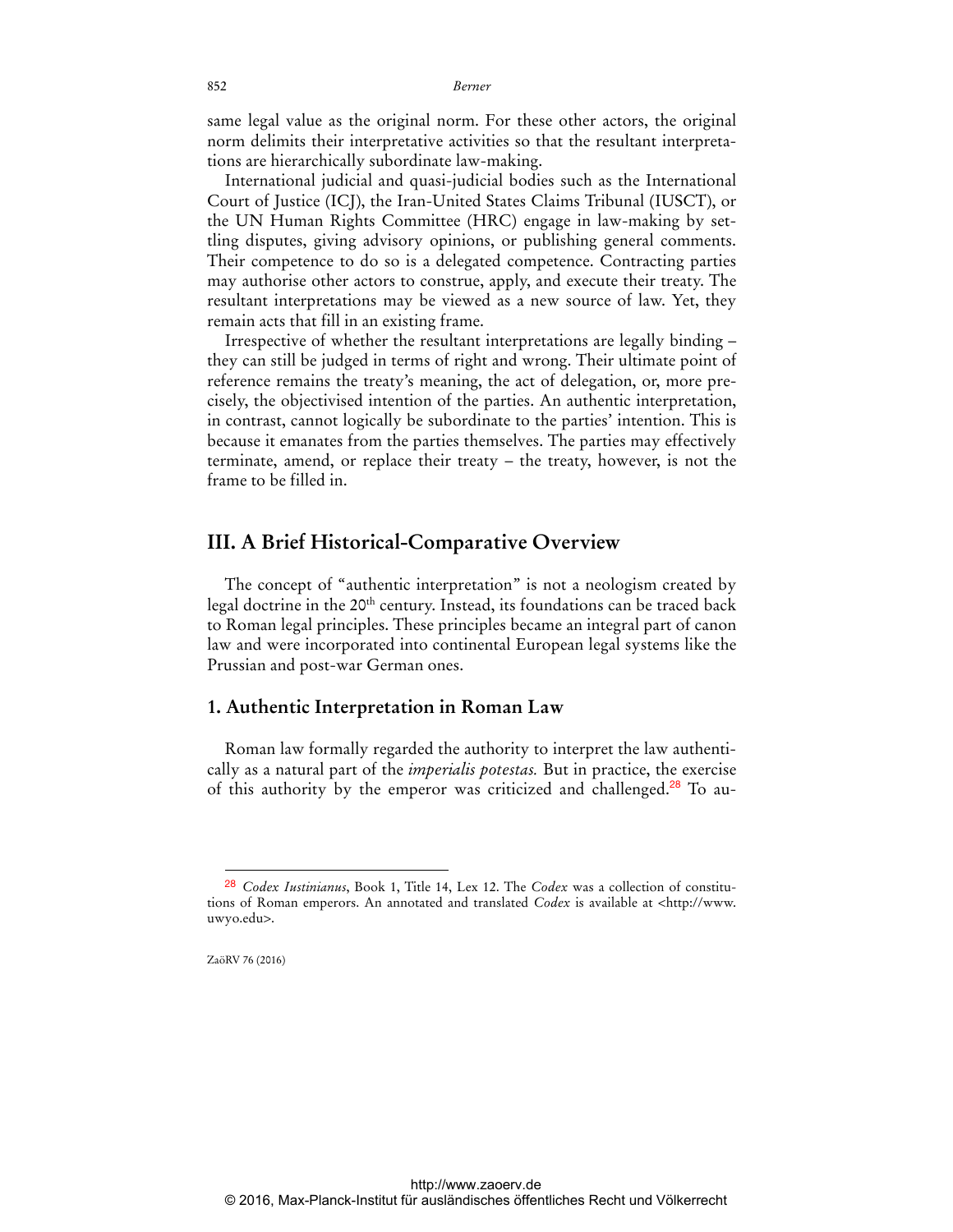thoritatively remedy this situation, the *Codex Iustinianus* – the first part of the famous *Corpus Iuris Civilis*<sup>29</sup> – stipulated:

"We [...] decide that every interpretation of laws by the emperor, whether made on petitions, in judicial tribunals, or in any other manner shall be considered valid and unquestioned. For if at the present time it is conceded only to the emperor to make laws, it should be befitting only the imperial power to interpret them.

For why do the nobles run to us for advice when a doubt arises in lawsuits and they do not trust themselves to give a decision, and why are ambiguities which are apt to be found in laws referred to us, if true interpretation does not proceed from us? Or who will be suitable to solve enigmas and make them plain to all, unless it be he to whom alone is granted the right to make laws? [...]

[T]herefore [...] the emperors will rightly be considered as the sole maker and interpreter of laws."<sup>30</sup>

According to the Byzantine emperor *Justinian I*., on whose behalf the *Corpus Iuris Civilis* had been compiled, the lawmaker himself was the only entity that was authorized to interpret the law. In consequence, he ordered that questions of doubt as regards the correct interpretation of the law had to be submitted to the lawmaker himself for clarification.<sup>31</sup>

Since this obligation proved impracticable, it was soon abolished.<sup>32</sup> The emperor's authority to interpret the law authentically, however, was left untouched.<sup>33</sup> An important characteristic of authentic interpretation under the *Codex Iustinianus* was that it possessed the force of law. Put differently, creation and interpretation of the law were not clearly separated from each other.<sup>34</sup> But unlike genuine law-making,<sup>35</sup> authentic interpretations not only regulated future affairs but also applied retroactively.<sup>36</sup>

 $\overline{a}$ 

<sup>29</sup> The *Corpus Iuris Civilis* originally consisted of three parts, namely the *Codex,* the *Digesta,* and the *Institutiones.*

<sup>30</sup> *Codex Iustinianus*, Book 1, Title 14, Lex 12.

<sup>31</sup> *Codex Iustinianus,* Book 1, Title 17, Lex 2.

<sup>32</sup> *B. Droste-Lehnen,* Die authentische Interpretation, 1990, 39.

<sup>33</sup> *B. Droste-Lehnen* (note 32), 39.

<sup>34</sup> See also *I. Voïcu* (note 3), 75.

<sup>35</sup> See *Codex Iustinianus,* Book 1, Title 14, Lex 7.

<sup>36</sup> See *Justinian's* Novel 143, which declares that the authentic interpretation contained therein not only applies to future but also to past events. See also *J. Bremer,* Die authentische Interpretation, Jahrbuch des gemeinen deutschen Rechts 2 (1958), 241 (257).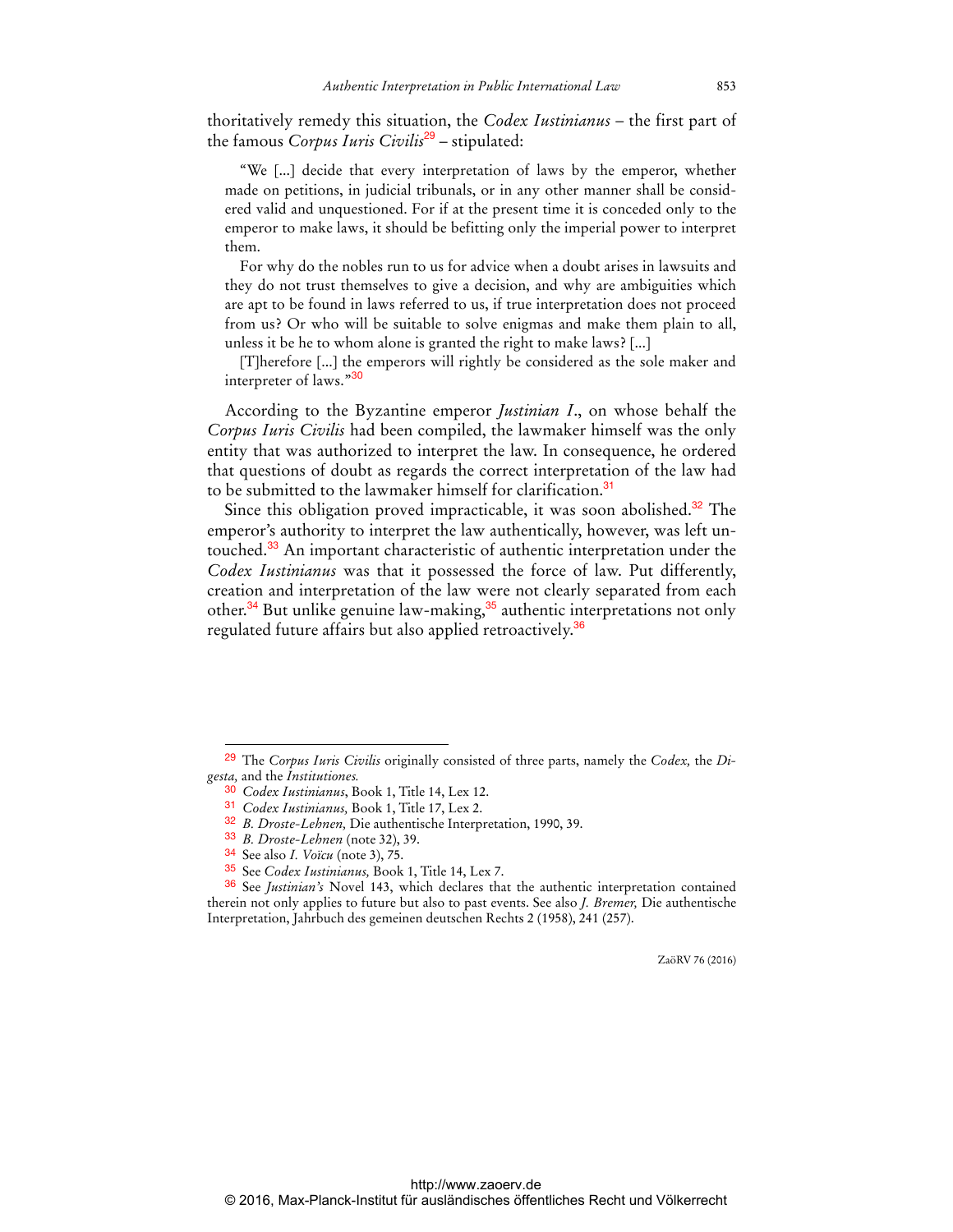### **2. Authentic Interpretation in Canon Law**

During the Middle Ages, the Roman law concept of authentic interpretation was disseminated into canon law as it offered an attractive option for selectively correcting or adapting the law. $37$  Today, authentic interpretation forms an integral part of the *Codex Iuris Canonici* (Code of Canon Law; CIC), which is the primary legislative document of the Roman Catholic Church*.* <sup>38</sup> The current *Codex,* the so-called *Johanno-Pauline* Code, was adopted in 1983 to replace the original, so-called *Pio-Benedictine* Code of 1917.

Canon 16 of the 1983 CIC addresses authentic interpretation in a detailed fashion:<sup>39</sup>

"§ 1 The legislator authentically interprets laws as does the one to whom the same legislator has entrusted the power of authentically interpreting.

§ 2 An authentic interpretation put forth in the form of law has the same force as the law itself and must be promulgated. If it only declares the words of the law which are certain in themselves, it is retroactive; if it restricts or extends the law, or if it explains a doubtful law, it is not retroactive.

§ 3 An interpretation in the form of a judicial sentence or of an administrative act in a particular matter, however, does not have the force of law and only binds the persons for whom and affects the matters for which it was given."<sup>40</sup>

Canon law distinguishes four types of authentic interpretation. These types are declaratory, restrictive, extensive, and explanatory authentic interpretations. Declaratory interpretations merely affirm an apparently clear meaning. Restrictive, extensive, and explanatory interpretations, in contrast, have the effect of narrowing or broadening the meaning of the law within or beyond what is included in the text, or of specifying the law where its meaning is doubtful. Entailing no change to the law, declaratory authentic interpretations are therefore the only ones that apply retroactively under canon law.

Unlike interpretations adopted by law-applying organs (§ 3), authentic interpretations have the force of law once they are promulgated in the form of law (§§ 1 and 2). Canon 17 of the 1917 CIC only required extensive, restrictive, and explanatory authentic interpretations to be promulgated in the

ZaöRV 76 (2016)

<sup>&</sup>lt;sup>37</sup> A. Gauthier, Roman Law and Its Contribution to the Development of Canon Law, 2<sup>nd</sup> ed. 1996, 20 et seq.

<sup>38</sup> See generally *C. M. Polvani,* Authentic Interpretation in Canon Law, 1999.

<sup>39</sup> Under the 1917 CIC, authentic interpretation was dealt with in c. 17.

<sup>40</sup> For an English translation of the 1983 CIC, see CLSA Publications, Code of Canon Law: Latin-English Edition*,* 2nd ed. 2012.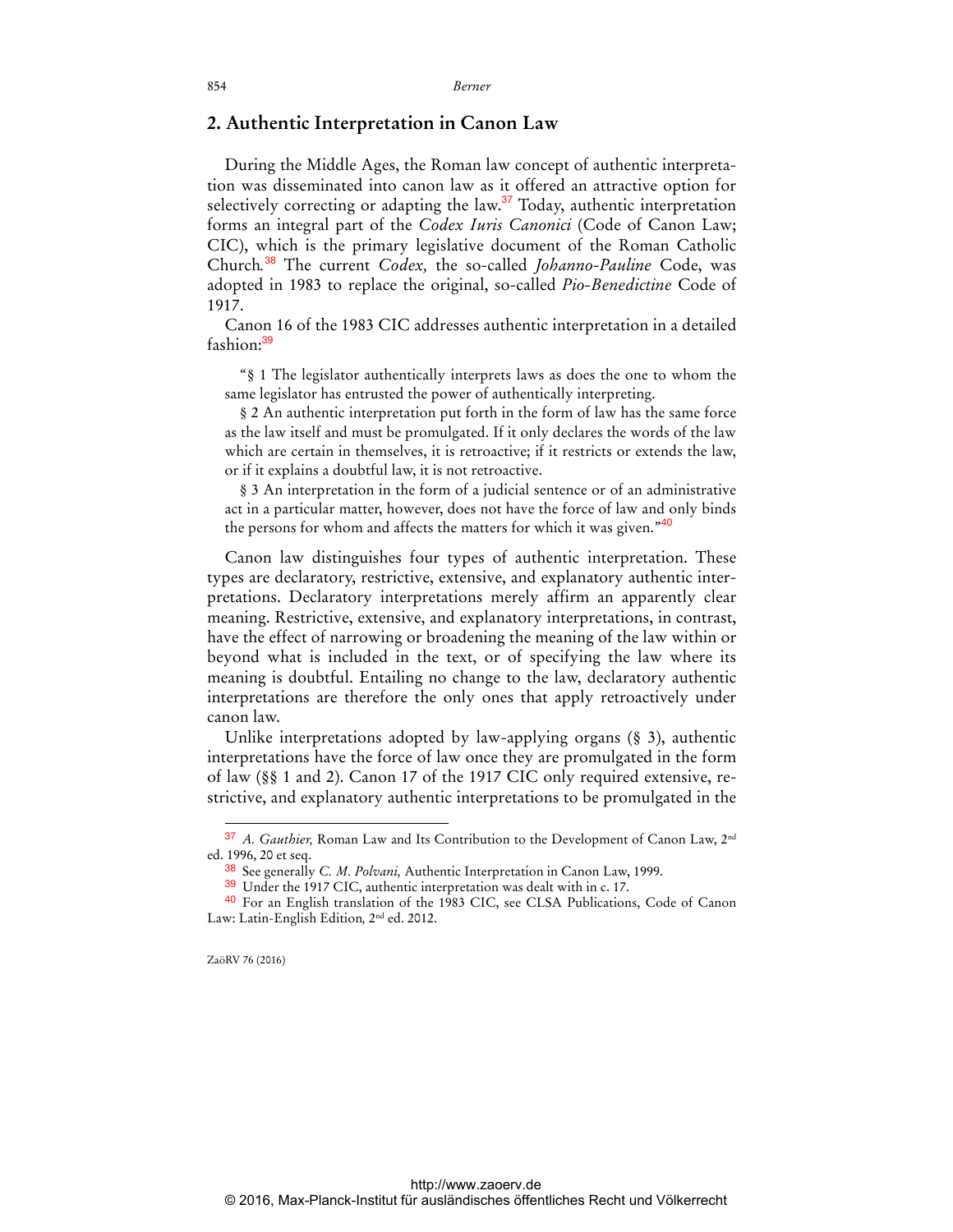form of law.<sup>41</sup> The 1983 CIC extended the requirement of promulgation in the form of law to declaratory authentic interpretations. If he wishes to interpret the law in a legally binding fashion – irrespective of whether his interpretation formally changes the law or applies retroactively – the ecclesiastical lawmaker is now expected to express his intention in an unequivocal fashion.<sup>42</sup>

This formalistic requirement – promulgation in the form of law – raises the question whether authentic interpretation entails any advantage over genuine law-making at all. An ecclesiastical lawmaker may wish to preserve the impression that the law was drafted to apply *in aeternam* although it actually requires adjustments. To reflect such papal infallibility, authentic interpretation may be a politically welcome instrument.<sup>43</sup> This "cosmetic" advantage of authentic interpretation, however, only applies to law-making by an infallible pope but not by other ecclesiastical bodies such as conferences of bishops or diocesan bishops.

Moreover, ecclesiastical authentic interpretations regularly fail to indicate whether they are meant to be declaratory.<sup>44</sup> In consequence, it is often unclear whether a particular interpretation applies retroactively or not. For those whom the law grants rights or upon whom it imposes obligations, an authentic interpretation therefore not only clarifies the law but also constitutes a new source of uncertainty.

## **3. Authentic Interpretation in Domestic Law**

Several continental European legal systems such as the Prussian and postwar German ones similarly borrowed the Roman law concept of authentic interpretation.<sup>45</sup> In Prussia, authentic interpretation originally reflected in-

 $\overline{a}$ 

<sup>41</sup> See c. 17 of the 1917 CIC. For an English translation of the 1917 CIC, see *E. Peters,*  The 1917 or Pio-Benedictine Code of Canon Law, 2001.

<sup>42</sup> *J. Huels,* Official Interpretation of Law, in: J. Beal/J. Coriden/T. Green, New Commentary on the Code of Canon Law, 2000, 72.

<sup>&</sup>lt;sup>43</sup> This is all the more true if one takes into account that canon law authorizes delegating the power of authentic interpretation to other bodies such as the Pontifical Council for the Interpretation of Legislative Texts, see *J. Huels* (note 42), 71. Since 1983, the Pontifical Council has promulgated 28 authentic interpretations on diverse issues such as abortion, the reservation of the homily to priests and deacons, leaving the church for tax reasons, or the right of divorced and remarried people to be admitted to the Eucharistic communion. For the texts of these interpretations, see [<http://www.vatican.va>.](http://www.vatican.va) 

<sup>44</sup> *J. Huels* (note 42), 72.

<sup>45</sup> E.g. § 8 of the Austrian Civil Code (*Allgemeines Bürgerliches Gesetzbuch*; ABGB); Art. 77 of the 1975 Greek Constitution.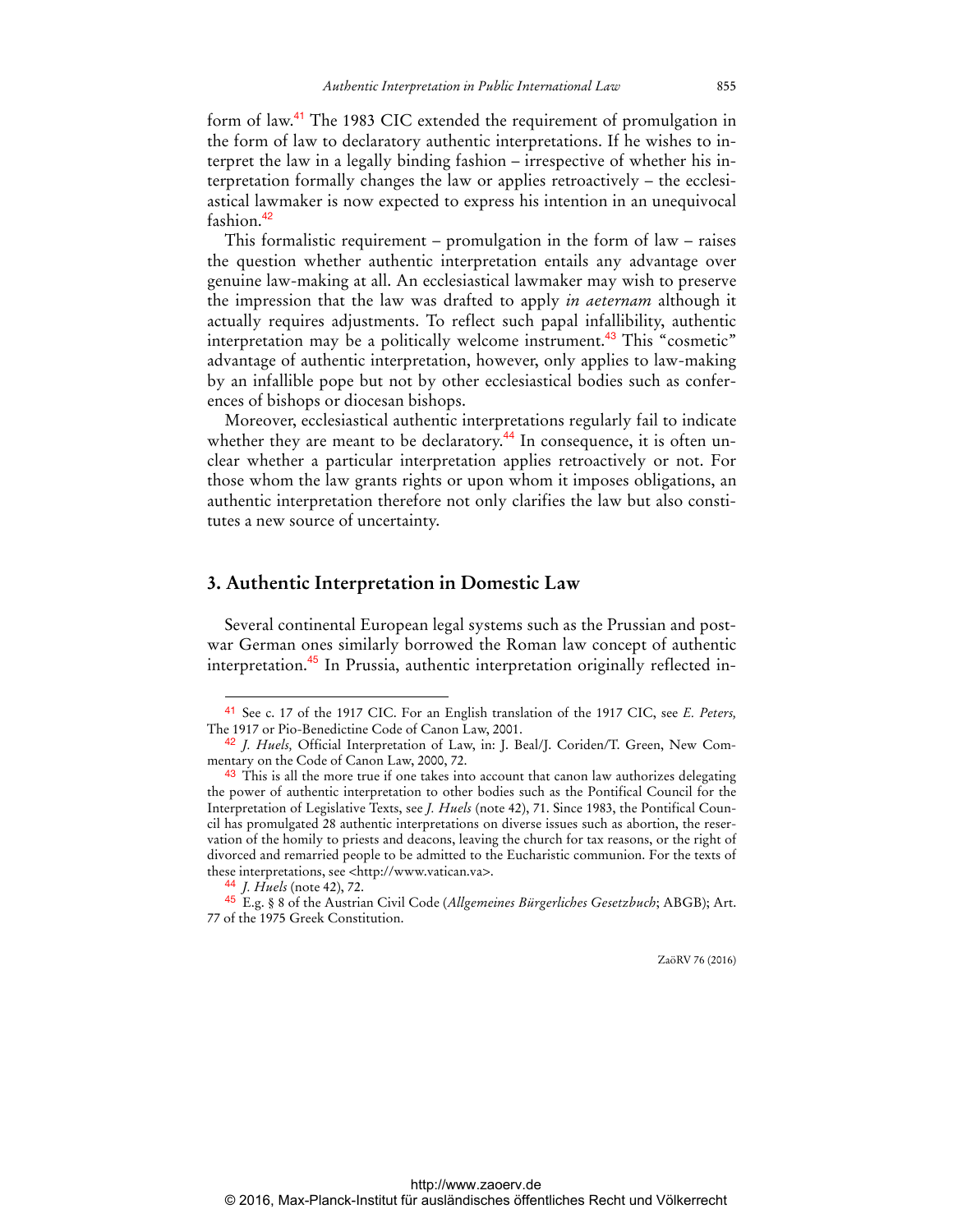tense mistrust towards the judiciary.<sup>46</sup> This mistrust was not entirely unjustified as the judiciary was far from independent and reliable.<sup>47</sup> To strengthen uniform application of the law, authentic interpretation also served as a safeguard against erroneous and arbitrary adjudication.<sup>48</sup>

The critical attitude towards the judiciary reached its climax under the reign of *Friedrich the Great*. Upon *Friedrich's* instruction, his great chancellor *Samuel von Cocceji* undertook the first – eventually futile – attempt to unify the law. *Von Cocceji's* efforts culminated in the *Project des Corporis Juris Fridericiani*, <sup>49</sup> which was provisionally binding on all Prussian courts. The *Project's* preface stipulated:

"No private person, and in particular no professors, shall have occasion to corrupt this law through their own, arbitrary interpretations. In consequence, his Royal Majesty made it a punishable offence for everyone to comment on the whole body of this law or even parts thereof."<sup>50</sup>

The second attempt at unifying the law, the General State Laws for the Prussian States (*Allgemeines Landrecht für die Preußischen Staaten*; ALR),<sup>51</sup> entered into force in 1794. Section 47 ALR limited judicial interpretative authority in the following terms: "Should the judge consider the meaning of the law ambiguous, he must [...] report his doubts to the Law Commission to await their legal assessment."<sup>52</sup> The judiciary only reluctantly submitted cases of ambiguity to the Commission.<sup>53</sup> Besides, even the Prussian King was soon concerned that authentic interpretation – being legally binding and applying retroactively – might infringe legal certainty.<sup>54</sup> Hence, he eventually repealed the judiciary's reporting obligations.<sup>55</sup>

Nonetheless, authentic legislative interpretations have been occasionally used to the present day.<sup>56</sup> Some commentators and legislatures maintained

ZaöRV 76 (2016)

<sup>46</sup> *R. Störmer,* Auslegungsverbote und authentische Interpretation, in: G.-H. Gornig/U. Kramer/U. Volkmann, Staat – Wirtschaft – Gemeinde, 2007, 76.

<sup>47</sup> *B. Droste-Lehnen* (note 32), 46.

<sup>48</sup> *B. Droste-Lehnen* (note 32), 46.

<sup>49</sup> *S. v. Cocceji*, Project des Corporis Juris Fridericiani, 1749.

<sup>50</sup> *S. v. Cocceji* (note 49), 12, paras. 28 et seq. (translated by the author).

<sup>51</sup> *H. Hattenhauer/G. Bernert*, Allgemeines Landrecht für die Preussischen Staaten von 1794, 3rd ed. 1996.

<sup>52</sup> *H. Hattenhauer/G. Bernert* (note 51), 58 (translated by the author).

<sup>53</sup> *B. Droste-Lehnen* (note 32), 58.

<sup>54</sup> *W. Löwer*, Cessante ratione legis cessat ipsa lex, 1989, 11; *R. Störmer* (note 46), 84.

<sup>55</sup> *C. Bornhak*, Preußische Staats- und Rechtsgeschichte, 1903, 261.

<sup>56</sup> *H. J. F. Schulze-Gävernitz,* Das Preussische Staatsrecht auf Grundlage des Deutschen Staatsrechts, 2nd ed. 1890, 50; *G. Meyer/G. Anschütz*, Lehrbuch des deutschen Staatsrechts, 8th ed. 2005, 555; *R. Störmer* (note 46), 68; *B. Droste-Lehnen* (note 32), 14.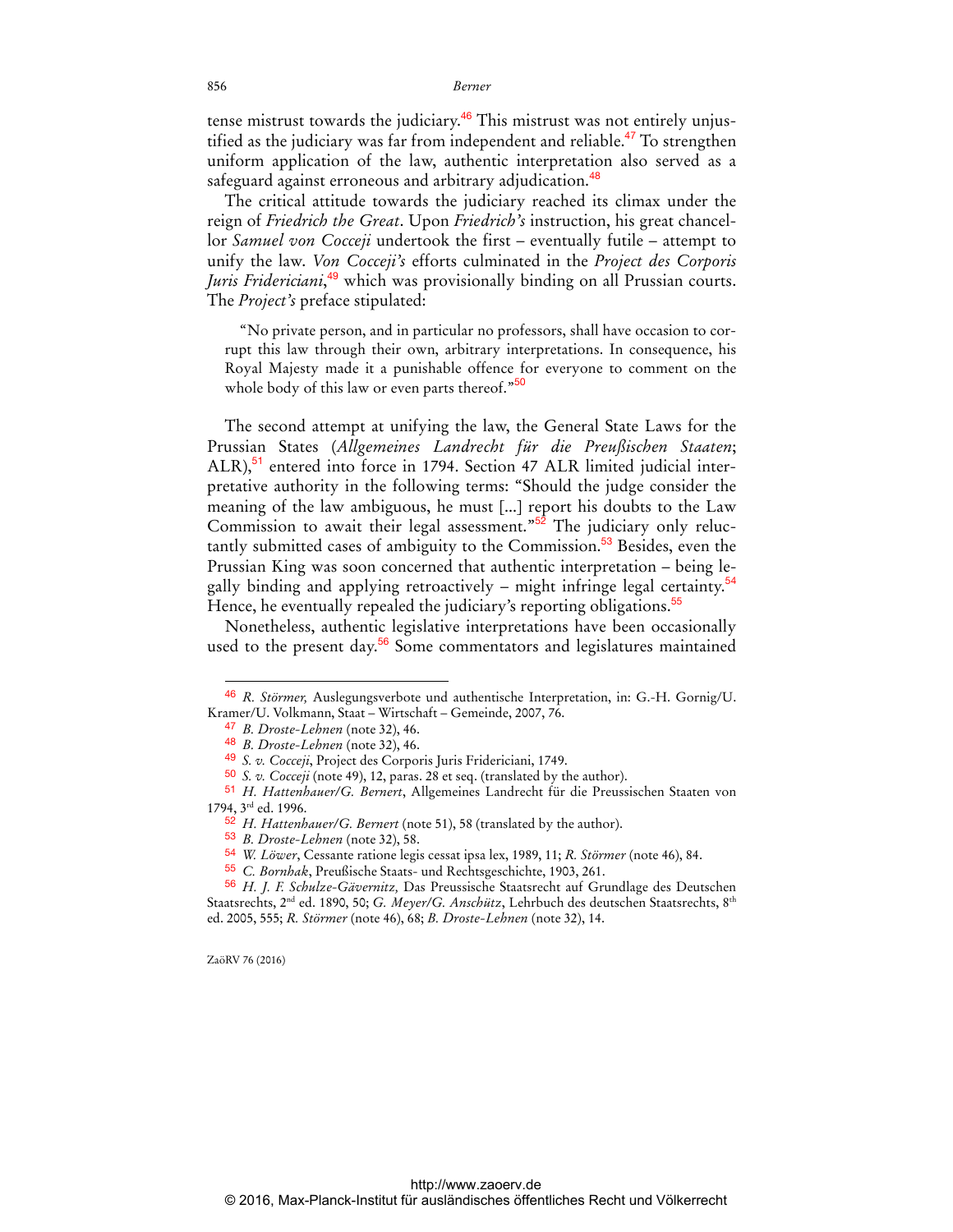that authentic interpretations necessarily applied retroactively as they merely revealed how the law should have always been understood. In fact, it was even argued that authentic interpretations not only governed cases that were not yet pending but also those in which a non-final decision had already been delivered.<sup>57</sup> Others criticized that authentic interpretations, albeit referred to as "interpretations", often effectively changed the law so that their retroactive application eventually undermined legal certainty.<sup>58</sup>

The scepticism towards authentic interpretation has persisted until today. It has not been uncommon to refer to authentic interpretations as "acts that are hostile to the judiciary<sup>"59</sup> or "ethically reprehensible mechanisms".<sup>60</sup> The German Federal Constitutional Court (*Bundesverfassungsgericht,*  BVerfG) essentially affirmed the German Parliament's competence to issue declaratory authentic interpretations.<sup>61</sup> Yet, this competence is not absolute since Parliament must not act beyond the constitutional framework. The Court accordingly reserves the right to review authentic interpretations and to decide whether they violate constitutional requirements such as the principle of equality or the rule of  $law$ <sup>62</sup>

# **IV. The Diffusion into Public International Law**

Despite its controversial nature, the concept of "authentic interpretation" gradually diffused into the realm of public international law. A major turning point for its perception was the adoption of the Vienna Convention in 1969. The following discussion therefore distinguishes between internation-

 $\overline{a}$ 

<sup>57</sup> *H. J. F. Schulze-Gävernitz* (note 56), 50; see *R. Störmer* (note 46), 69.

<sup>58</sup> *H. Schneider,* Zur authentischen Interpretation von Gesetzen, in: R. Bernhardt/W. K. Geck/G. Jaenicke/H. Steinberger, Völkerrecht als Rechtsordnung – Internationale Gerichtsbarkeit – Menschenrechte, 1983, 851. For further references, see *B. Droste-Lehnen* (note 32), 130.

<sup>59</sup> *G. Felix*, "Staatsethisch ein verwerflicher Vorgang": Zur Aufgabe der "Gepräge-Rechtsprechung" und ihrer Wiederherstellung durch den Gesetzgeber, in: Handelsblatt, 22.4.1986, 6.

<sup>60</sup> *G. Felix* (note 59), 6*.*

<sup>61</sup> BVerfGE 19, 429 (438); BVerfGE 50, 177 (193).

<sup>62</sup> BVerfGE 18, 429 (439). See also BVerfGE 30, 367 (389). See also, albeit on authentic interpretations by the Italian and Greek legislatures, the following judgments of the European Court of Human Rights (ECtHR): *Arras and Others v. Italy*, 14.2.2012, Appl. No. 17972/07 (not reported); *Natale and Others v. Italy*, 15.10.2013, Appl. No. 19264/07 (not reported); *Stefanetti and Others v. Italy*, 15.4.2014, Appl. Nos. 21838/10 *et al.* (not reported); *Scoppola v. Italy (No. 2)*, 17.9.2009, Appl. No. 10249/03 (not reported); *Smokovitis and Others v. Greece*, 11.4.2002, Appl. No. 46356/99 (not reported).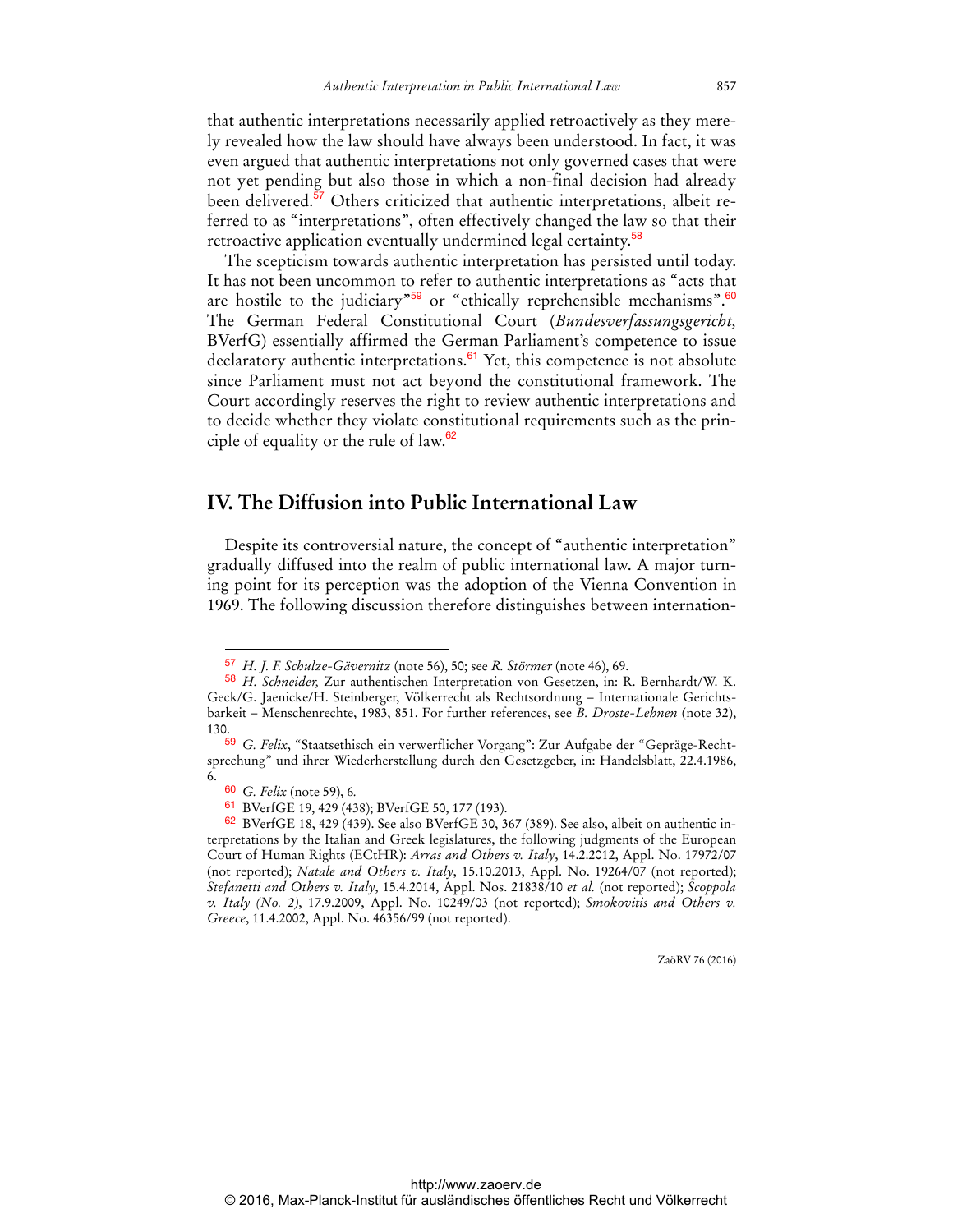al jurisprudence and legal doctrine before 1969, the genesis of the Convention's rules on treaty interpretation, and international treaty law since 1969.

# **1. International Jurisprudence and Legal Doctrine before 1969**

International jurisprudence and legal doctrine initially embraced the concept of "authentic interpretation" by drawing upon its Roman law origins. This basis was later replaced by a genuinely international rationale for relying on authentic interpretation.

One of the first post-classical commentators to expressly mention authentic interpretation was *Robert Phillimore*. <sup>63</sup> *Phillimore* defined "authentic interpretation" as "the exposition given by the Lawgiver himself".<sup>64</sup> In his view, it did not qualify as interpretation strictly speaking. For him, "interpretation" only meant what *Kelsen* would refer to as juridico-scientific interpretation.<sup>65</sup> Authentic interpretation, in contrast, was a law-creating activity, namely interpretation by concluding a new treaty.<sup>66</sup> Notably, *Phillimore's* understanding of authentic interpretation was not derived from international law but inspired by and based on authentic interpretation as envisaged under the *Codex Iustinianus.*<sup>67</sup>

Fifty years later*, Lassa Oppenheim* sought to dissolve authentic interpretation from its Roman law origins by linking it to the international law principle of consent:<sup>68</sup>

"Grotius and the later authorities applied the rules of Roman Law respecting interpretation in general to interpretation of treaties. On the whole, such application is correct in so far as those rules of Roman Law are full of common sense. But it must be emphasised that interpretation of treaties is in the first instance a matter of consent between the contracting parties. If they choose a certain interpretation, no other has any basis. It is only when they disagree that an interpretation based on scientific grounds can ask a hearing.<sup>69</sup>

ZaöRV 76 (2016)

<sup>63</sup> Although (pre-) classical writers such as *Hugo Grotius*, *Samuel Pufendorf*, or *Emer de Vattel* dealt extensively with matters of treaty interpretation, their treatises were silent on authentic interpretation. See *H. Grotius* (note 11), 409; *S. Pufendorf*, De jure naturae et gentium libri octo, reprint 1995, 793; *E. de Vattel* (note 11), 199.

<sup>64</sup> *R. Phillimore,* Commentaries upon International Law, 1855, 72.

<sup>65</sup> *R. Phillimore* (note 64), 72.

<sup>66</sup> *R. Phillimore* (note 64), 72.

<sup>67</sup> *R. Phillimore* (note 64), 72, at note 1 et seq., citing the *Codex Iustinianus,* Book 1, Title 14, Lex 12.

<sup>68</sup> *L. Oppenheim,* International Law, 2nd ed. 1912, 582.

<sup>69</sup> *L. Oppenheim* (note 68), 583.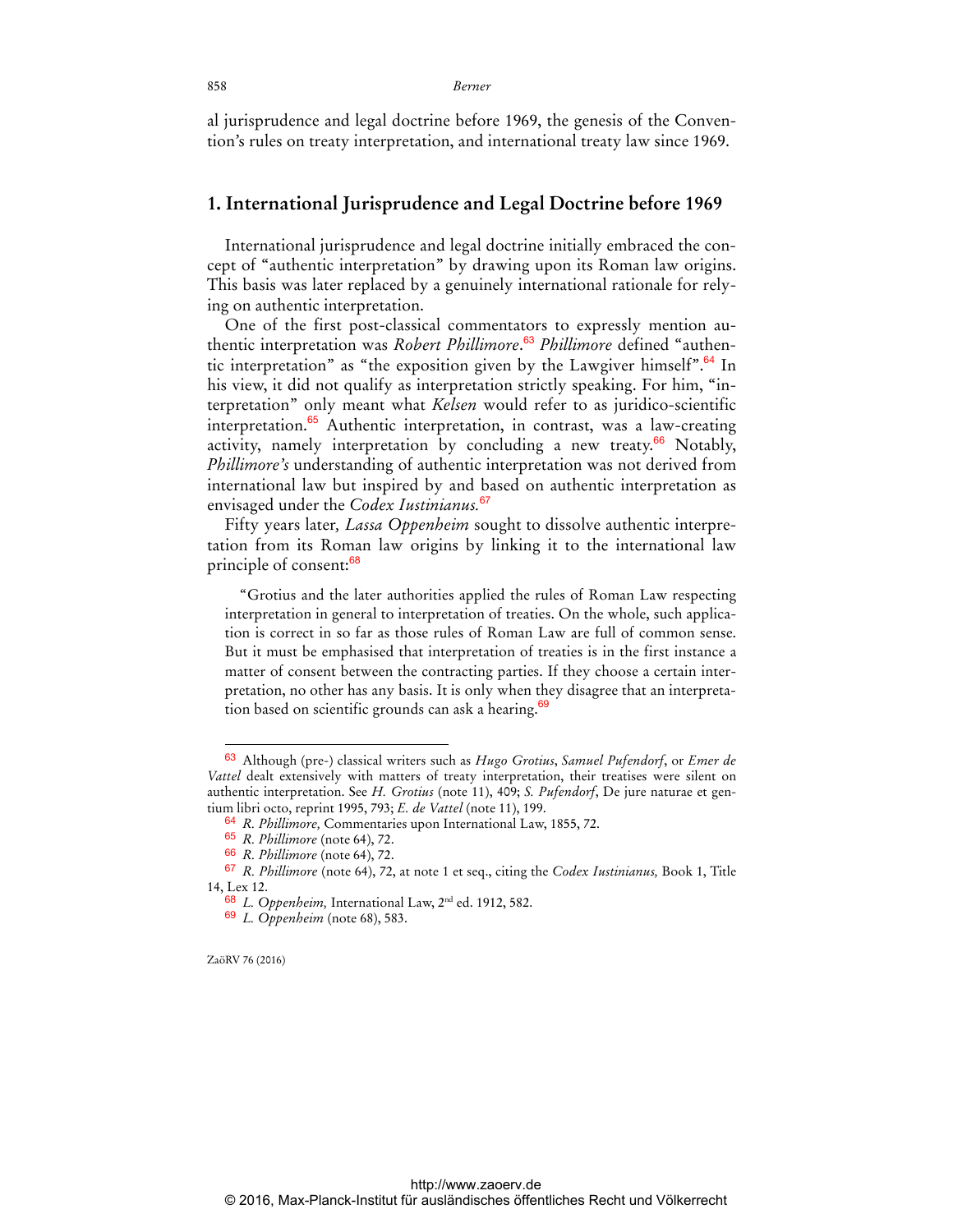*Oppenheim* distinguished two forms of interpretation by the parties. These two forms were authentic interpretation in the strict sense and informal interpretative conduct. The former occurred when the parties "make an additional new treaty and stipulate therein such interpretation of the previous treaty as they choose".<sup>70</sup> The latter occurred when the parties informally agreed upon an interpretation and executed the treaty accordingly.<sup>71</sup> While *Oppenheim* regarded such "informal conduct" as one potentially relevant factor to be taken into account in the interpretative process, he did not attach the same interpretative value to informal conduct as to authentic interpretation.<sup>72</sup> This distinction was reaffirmed by other commentators.

*Ludwik Ehrlich*, for instance, referred to authentic interpretations as formal agreements between all contracting parties regarding a treaty's interpretation.<sup>73</sup> In his view, informal conduct was similar to authentic interpretation because it helped to establish how the parties understood a treaty. But lacking an express manifestation of the parties' intention, informal conduct could not amend the treaty.<sup>74</sup> To illustrate the similarity between authentic interpretation and informal conduct, *Ehrlich* described the latter as "quasiauthentic interpretation".<sup>75</sup> This terminological proximity, however, was not meant to suggest that the legal effects of authentic and quasi-authentic interpretations were identical.

Nonetheless, quasi-authentic interpretation still occupied a central position in *Ehrlich's* treatise. This was because international jurisprudence had also begun to acknowledge the relevance of both authentic and quasiauthentic interpretation by then. This applies, in particular, to the Permanent Court of International Justice (PCIJ).76 In its *Jaworzina* opinion, it affirmed the "established principle that the right of giving an authoritative interpretation of a legal rule belongs solely to the person or body who has

 $\overline{a}$ 

<sup>70</sup> *L. Oppenheim* (note 68), 583.

<sup>71</sup> *L. Oppenheim* (note 68), 583.

<sup>72</sup> *L. Oppenheim* (note 68), 582 et seq.

<sup>73</sup> *L. Ehrlich,* L'interprétation des traités, Hague Y.B. Int'l L. 24 (1928), 5 (36).

<sup>74</sup> *L. Ehrlich* (note 73), 39, 50 et seq.

<sup>75</sup> *L. Ehrlich* (note 73), 50.

<sup>76</sup> E.g. PCIJ, *Question of Jaworzina (Polish-Czechoslovakian Frontier)*, Advisory Opinion of 4.9.1924, Ser. B No. 8, 72; PCIJ, *Polish Postal Service*, Advisory Opinion of 16.5.1925, Ser. B. No. 11, 31; PCIJ, *Art. 3, Para. 2, of the Treaty of Lausanne (Frontier between Turkey and Iraq)*, Advisory Opinion of 21.11.1925, Ser. B No. 12, 24 et seq.; PCIJ, *Case Concerning the Competence of the International Labour Organization to Regulate, Incidentally, the Personal Work of the Employer*, Advisory Opinion of 23.7.1926, Ser. B. No. 13, 19; PCIJ, *Jurisdiction of the European Commission of the Danube between Galatz and Braïla*, Advisory Opinion of 8.12.1927, Ser. B. No. 14, 63; PCIJ, *Case Concerning the Payment in Gold of Brazilian Federal Loans Contracted in France*, Judgment of 12.7.1929, Ser. A No. 21, 119.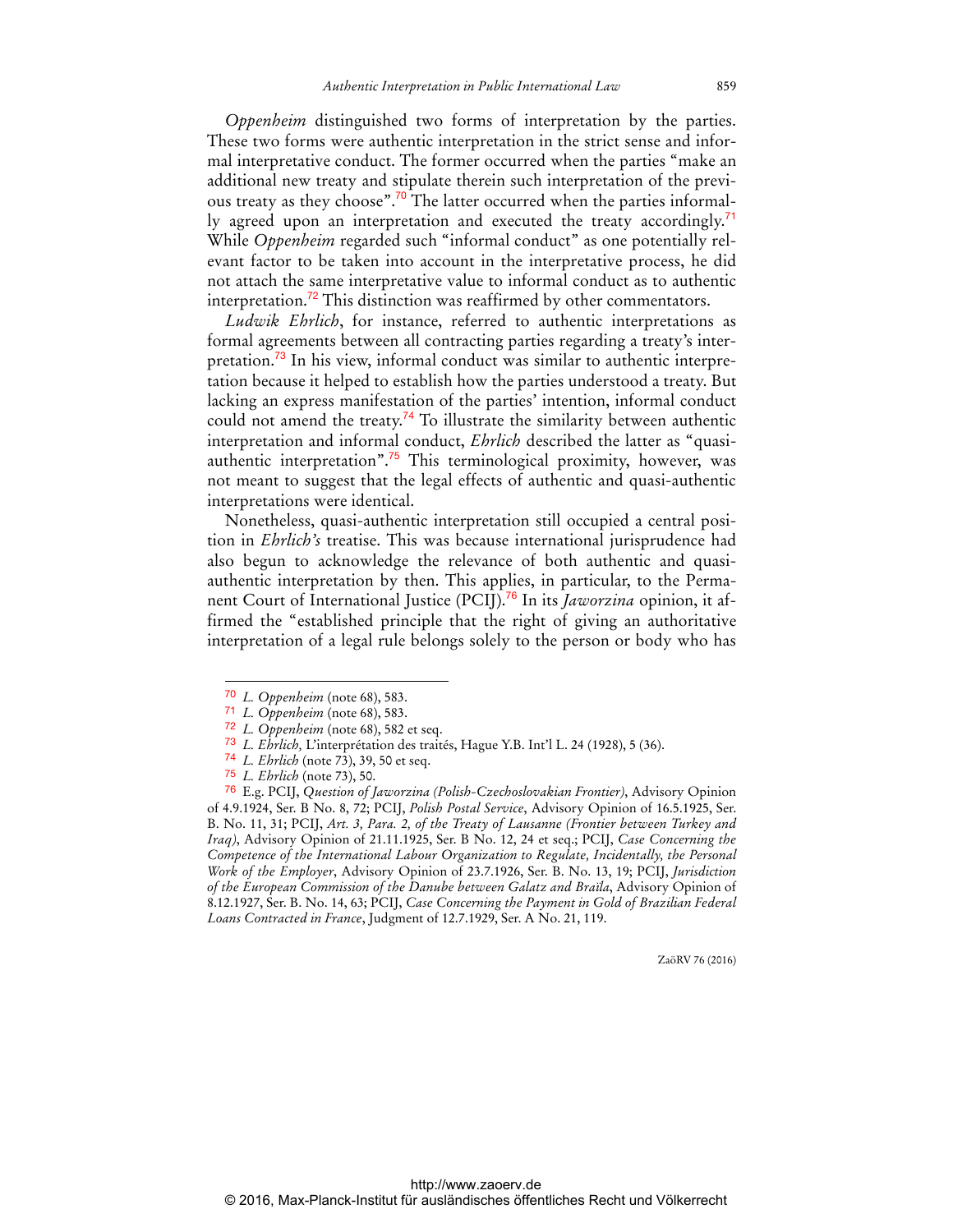power to modify or suppress it".<sup>77</sup> But whereas the Court frequently discussed informal subsequent conduct,<sup>78</sup> it apparently never identified a genuine authentic interpretation by all contracting parties.

In theory, authentic interpretation still remained legally superior to quasi-authentic interpretation. Regarding the former as legally binding, $\frac{9}{9}$  the PCIJ generally treated the latter like a supplementary means of interpretation, $80$  i.e. considered it either in case of ambiguity or for confirmatory purposes.<sup>81</sup> But in practice, its frequent references to informal subsequent conduct inevitably diverted academic attention from authentic to quasiauthentic interpretation.

An instructive example of this changed perception is the 1935 Harvard Draft Convention on the Law of Treaties.<sup>82</sup> Art. 19 lit. a of the Draft reads:

"A treaty is to be interpreted in the light of the general purpose which it is intended to serve. The historical background of the treaty, *travaux préparatoires*, the circumstances of the parties at the time the treaty was entered into, the change in these circumstances sought to be effected, the subsequent conduct of the parties in applying the provisions of the treaty, and the conditions prevailing at the time interpretation is being made, are to be considered in connection with the general purpose which the treaty is intended to serve."

This provision expressly mentions quasi-authentic ("subsequent conduct") but not authentic interpretation. Its wording suggests that all listed means of interpretation carry equal weight.<sup>83</sup> The commentary on Art. 19, however, enhances the status of quasi-authentic interpretation by declaring

 $\overline{a}$ 

<sup>77</sup> *Question of Jaworzina (Polish-Czechoslovakian Frontier)* (note 76), 37.

<sup>78</sup> E.g. *Art. 3, Para. 2, of the Treaty of Lausanne (Frontier between Turkey and Iraq)* (note 76), 24 et seq.; *Jurisdiction of the European Commission of the Danube between Galatz and Braïla* (note 76), 63; *Case Concerning the Competence of the International Labour Organization to Regulate, Incidentally, the Personal Work of the Employer* (note 76), 19; *Case Concerning the Payment in Gold of Brazilian Federal Loans Contracted in France* (note 76), 119.

<sup>79</sup> See *Polish Postal Service* (note 76), 31.

<sup>80</sup> See Art. 32 VCLT.

<sup>81</sup> E.g. *Case Concerning the Competence of the International Labour Organization to Regulate, Incidentally, the Personal Work of the Employer* (note 76), 39; PCIJ, *Jurisdiction of the Courts of Danzig*, Advisory Opinion of 3.3.1928, Ser. B No. 15, 18. See also *Case Concerning the Payment in Gold of Brazilian Federal Loans Contracted in France* (note 76), 119; *International Status of South-West Africa,* ICJ Reports 1951, 135, where the ICJ reaffirmed that subsequent conduct was not legally binding.

<sup>82</sup> Reprinted in AJIL Supp. 29 (1935), 657 et seq. The Harvard Draft Convention was taken into consideration by the ILC when preparing the draft articles that became the Vienna Convention on the Law of Treaties, see *J. Brierly,* Report, ILCYB 2 (1950), Vol. 2, 222 (225).

<sup>83</sup> See Harvard Law School, Harvard Draft Convention – Comment on Art. 19, AJIL Supp. 29 (1935), 937 (938).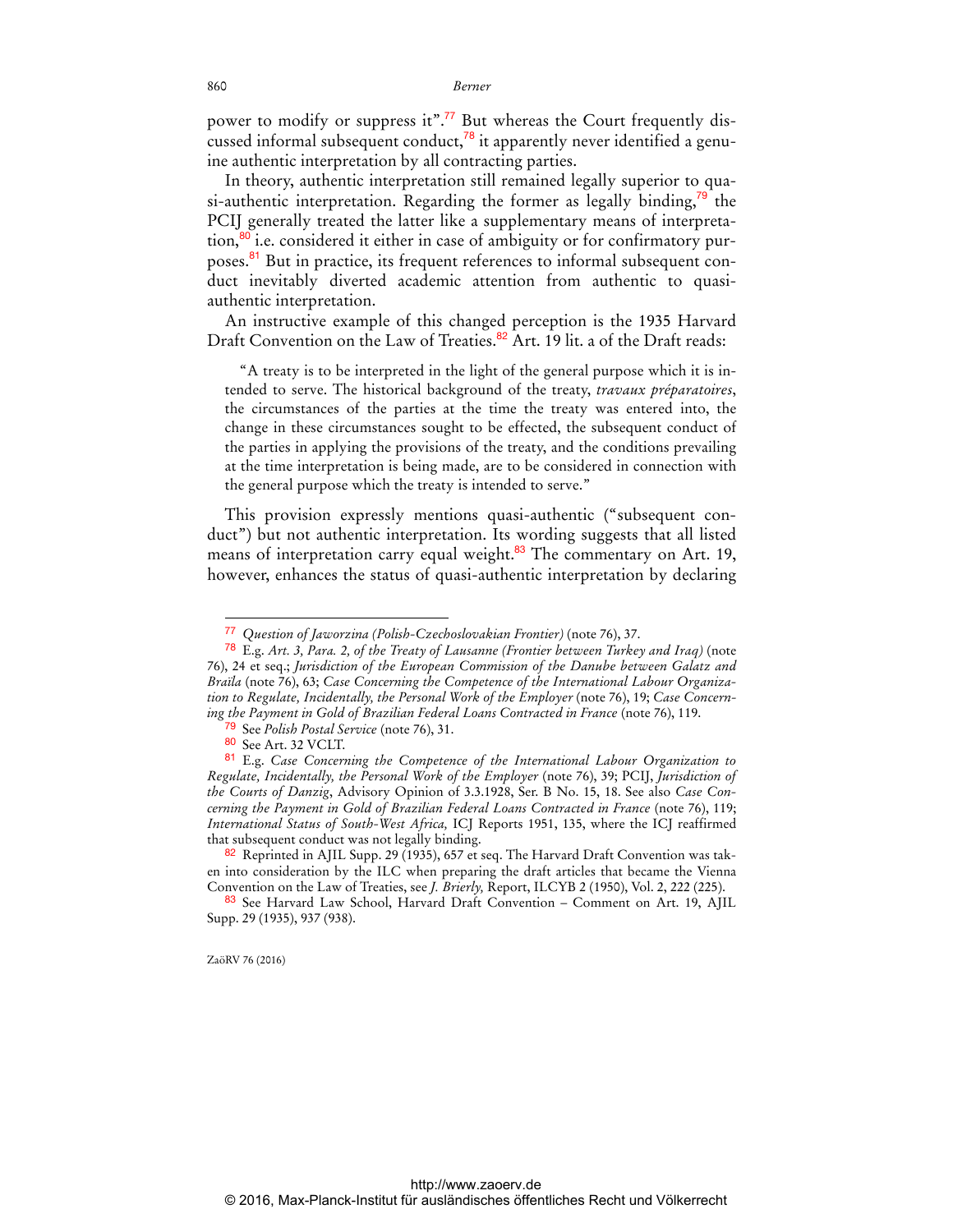that "in interpreting the treaty, the conduct or action of the parties thereto cannot be ignored".<sup>84</sup>

Moreover, Art. 19 does not expressly mention authentic interpretation in the strict sense. The commentary justifies this omission by contending that it was "too obvious to need to comment that the same parties which created an instrument by agreement may also, by agreement, place upon it such interpretation as they wish". $85$  Reaffirming the traditional concept of authentic interpretation, the commentary arguably suggests that authentic interpretation is superior to other types of constructions. But as authentic interpretation is not expressly mentioned in the text of the Harvard Draft itself, the commentary cannot eliminate the impression that the Draft effectively leaves little room for it.<sup>86</sup>

### **2. The Genesis of the Vienna Rules on Interpretation**

Until the adoption of the Vienna Convention in 1969, the contours of authentic interpretation in public international law were relatively clear. In accordance with its Roman law origins, it was understood as a legally binding interpretation by the lawmaker himself. Occasionally, written or unwritten law further specified formal requirements or the application *ratione temporis* of authentic interpretations*.* Thus, it was tacitly recognized that a lawmaker's authority to adopt authentic interpretations was not necessarily unlimited.

For the perception of authentic interpretation, the Convention marks a turning point as it created considerable confusion about the effects of authentic interpretation. This shift of perception originates in the genesis of Arts. 31–33 VCLT. Like the entire Convention, these rules go back to draft articles drawn up by the ILC. They strongly bear the imprint of *Sir Humphrey Waldock*, who was the only Special Rapporteur on the law of treaties to tackle the thorny issue of treaty interpretation. *Waldock's* proposals on treaty interpretation employed the notion of "authentic (means of) interpretation" in two contexts.

 $\overline{a}$ 

<sup>84</sup> Harvard Law School (note 83), 966.

<sup>85</sup> Harvard Law School (note 83), 968.

<sup>86</sup> See also the resolution on treaty interpretation that was adopted by the Institut de Droit International in 1956, reproduced in AIDI 46 (1956), 358 (358) et seq. Quite naturally mentioning informal subsequent conduct as a supplementary means of interpretation, it made no reference to authentic interpretation either.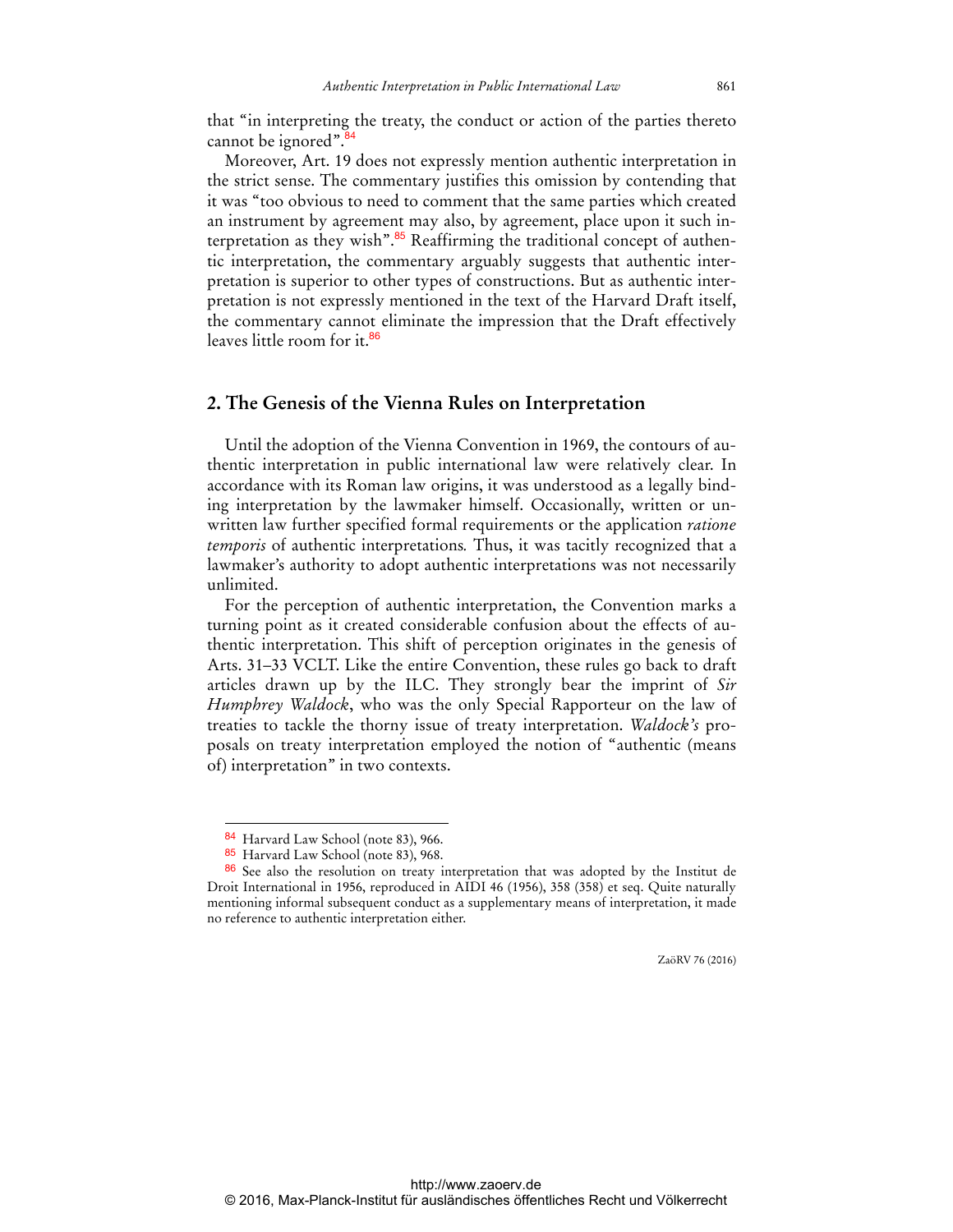On the one hand, *Waldock* used it in a broader sense to juxtapose all primary ("authentic") means of interpretation to supplementary ones. In this respect, he clarified that the *travaux préparatoires* did not constitute authentic means of interpretation because they

"are simply evidence to be weighed against any other relevant evidence of the intentions of the parties, and their cogency depends on the extent to which they furnish proof of the common understanding of the parties as to the meaning attached to the terms of the treaty". $87$ 

In the same vein, the ILC later confirmed that "the distinction made in articles 27 and 28 [now arts. 31 and 32] between authentic and supplementary means of interpretation is both justified and desirable".<sup>88</sup>

On the other hand, *Waldock* employed the notion of "authentic (means of) interpretation" in a narrower sense to describe the interpretative value of and rationale behind subsequent agreements and subsequent practice. *Waldock's* first draft had not attached equal weight to subsequent practice and (subsequent) interpretative agreements.<sup>89</sup> Classifying the latter as part of the context, he referred to subsequent interpretative practice as part of the "other means of interpretation". These "other means of interpretation" correspond to what finally became the supplementary means of interpretation under Art. 32 VCLT. Despite its lower interpretative value, *Waldock* contended that subsequent practice

"when it is consistent and embraces all the parties would appear to be *decisive* of the meaning to be attached to the treaty, at any rate when it indicates that the parties consider the interpretation to be binding upon them. In these cases, subsequent practice as an element of treaty interpretation and as an element in the formation of a tacit agreement overlap and the meaning derived from the practice becomes an *authentic interpretation* established by agreement. Furthermore, if the interpretation adopted by the parties diverges, as sometimes happens, from the natural and ordinary meaning of the terms, there may be a blurring of the line between the interpretation and the amendment of a treaty by subsequent practice."<sup>90</sup>

This dictum may create the impression that subsequent practice was a subcategory of authentic interpretation alongside interpretative agree-

ZaöRV 76 (2016)

<sup>87</sup> *H. Waldock,* Third Report on the Law of Treaties, ILCYB 16 (1964), Vol. 2, 5 (58).

<sup>88</sup> ILC (note 9), 220 [explanation added].

<sup>89</sup> *H. Waldock* (note 87), 52.

<sup>90</sup> *H. Waldock* (note 87), 25 et seq. [emphasis added].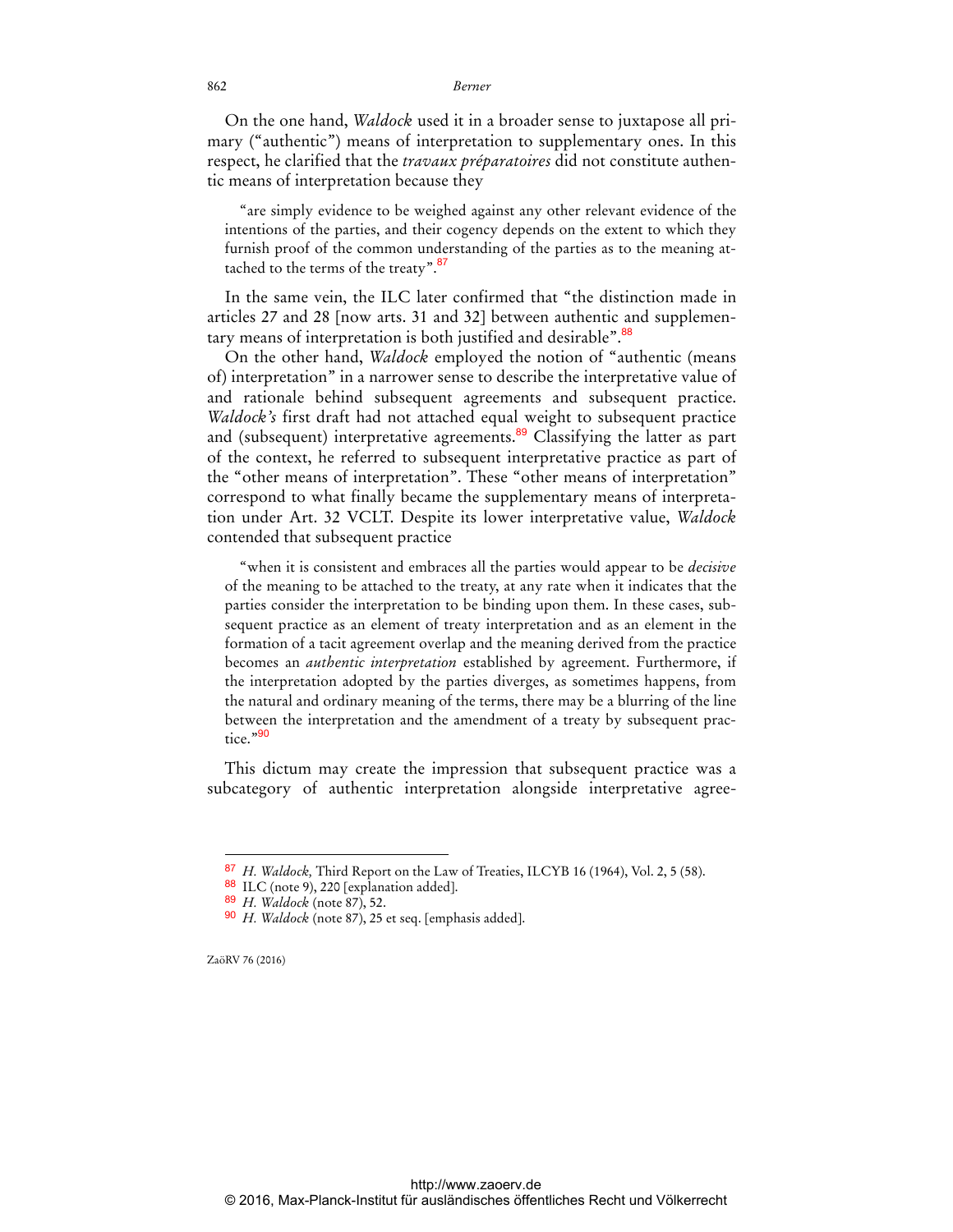ments.91 But during discussions in the ILC, *Waldock* corrected this impression. In particular, he cautiously described subsequent practice as "evidence of a sort of authentic interpretation" and submitted that a "concordant subsequent practice accepted by all the States concerned would come close to an authentic interpretation similar to a subsequent agreement on interpretation".<sup>92</sup>

Nevertheless, the Commission eventually amended *Waldock's* first draft to the effect that subsequent interpretative agreements and subsequent practice would be placed on an equal footing and both constitute primary means of interpretation.<sup>93</sup> Based on this upgrade, *Waldock* and the Commission consistently referred to subsequent interpretative agreements and subsequent practice alike as authentic elements or means of interpretation.<sup>94</sup>

As regards the effects of these authentic means of interpretation, it is difficult to identify a clear position in *Waldock's* drafts or in the Commission's reports. Apparently following up on the traditional understanding of authentic interpretation, they held that "an agreement as to the interpretation of a provision reached after the conclusion of the treaty represents an authentic interpretation by the parties which must be read into the treaty for purposes of its interpretation."<sup>95</sup> In addition, they also referred to subsequent practice as "authoritative evidence" as to a treaty's interpretation and maintained that such practice was "decisive of the meaning to be attached to the treaty".<sup>96</sup>

These statements apparently support the conclusion that both subsequent agreements and subsequent practice were meant to be legally binding. But as will be explained below, this conclusion is hardly reconcilable with a contextual interpretation of Art. 31 VCLT and the Convention's distinction between interpretation and amendment.

 $\overline{a}$ 

<sup>&</sup>lt;sup>91</sup> See also *H. Waldock*, in: ILC, Summary Record of the 766<sup>th</sup> Meeting, ILCYB 16 (1964), Vol. 1, 282 (282).

<sup>92</sup> ILC, Summary Record of the 767<sup>th</sup> Meeting, ILCYB 16 (1964), Vol. 1, 291 (296) et seq.

<sup>93</sup> ILC, Summary Records of the 16<sup>th</sup> Session of the International Law Commission, ILCYB 16 (1964), Vol. 1, 1 (315) et seq.

<sup>94</sup> See ILC (note 93), 204; see also *H. Waldock*, Sixth Report on the Law of Treaties, IL-CYB 18 (1966), Vol. 2, 51 (98); ILC (note 9), 222 et seq.

<sup>95</sup> ILC (note 93), 203; ILC (note 9), 221.

<sup>96</sup> ILC (note 9), 236.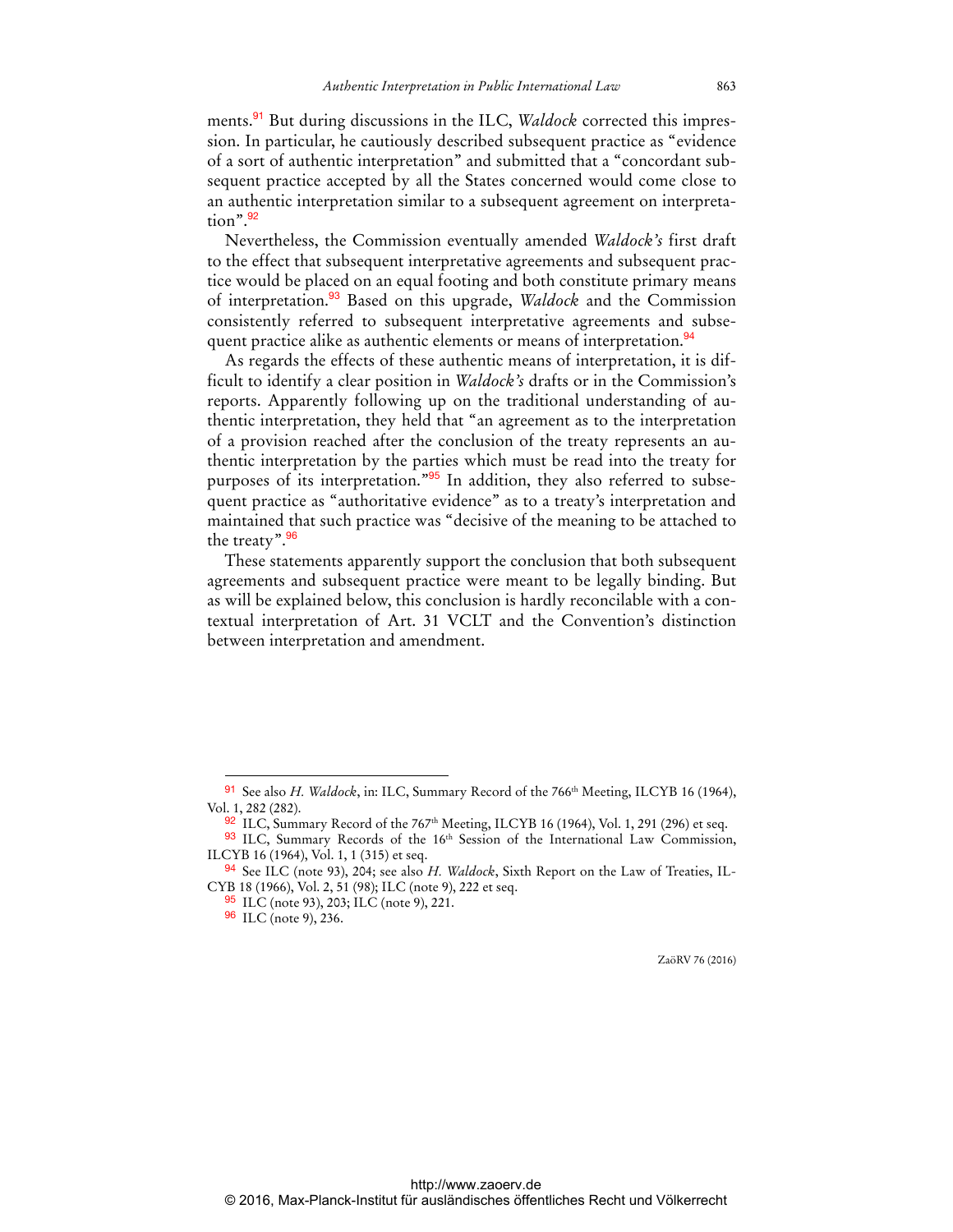### **3. International Treaty Law after 1969**

Express references to authentic interpretation in international treaty law after 1969 are rare. Several treaties, however, provide for mechanisms that have come to be regarded as examples of authentic interpretation. These examples include subsequent agreements and subsequent practice under Art. 31 para. 3 lits. a and b VCLT, interpretative notes issued by the Free Trade Commission (FTC) under Art. 1131 para. 2 of the North American Free Trade Agreement,<sup>97</sup> and interpretations adopted under Art. IX para. 2 of the Agreement establishing the Word Trade Organization (WTO).<sup>98</sup>

#### **a) The Vienna Convention on the Law of Treaties**

The 1969 Vienna Convention on the Law of Treaties extensively governs treaties between States. It not only regulates the conclusion, entry into force, amendment, and the termination of such treaties but also stipulates legally binding rules for treaty interpretation.<sup>99</sup> One element of these rules are subsequent agreements and subsequent practice pursuant to Art. 31 para. 3 lits. a and b VCLT. Owing to the Convention's drafting history, subsequent agreements and subsequent practice are commonly referred to as authentic means of interpretation.<sup>100</sup>

The Convention's drafting history induced several commentators and courts alike to assume that subsequent agreements and subsequent practice were conclusive as to the meaning of the terms of the treaty. In the *Kasikili v. Sedudu Island* case, for instance, the ICJ quoted the ILC's assertion that subsequent interpretative agreements "must be read into the treaty for pur-

ZaöRV 76 (2016)

<sup>97</sup> North American Free Trade Agreement between the United States of America, Canada and Mexico (signed 17.12.1992, entered into force 1.1.1993), 32 ILM 289 (NAFTA).

<sup>98</sup> Marrakesh Agreement establishing the World Trade Organization (signed 15.4.1994, entered into force 1.1.1995), 1867 UNTS 3 (WTO Agreement). See also Art. XXIX lit. a of the Agreement of the International Monetary Fund (signed 22.7.1944, entered into force 27.12.1945), 2 UNTS 39 (IMF Agreement) (as amended); Art. 8.31 para. 3 of the Comprehensive Economic and Trade Agreement between the EU and Canada (consolidated draft text of 26.9.2014, not yet in force); Art.9.19 para. 3 of the Free Trade Agreement between the EU and Singapore (authentic text of May 2015, not yet in force).

See Arts. 31 et seq. VCLT.

<sup>100</sup> Draft Conclusion 2, in: ILC, Report of the International Law Commission on the Work of its 65th Session, UN Doc. A/68/10 (2013), 20; *A. Feldman* (note 5), 661; *A. Roberts* (note 5), 199.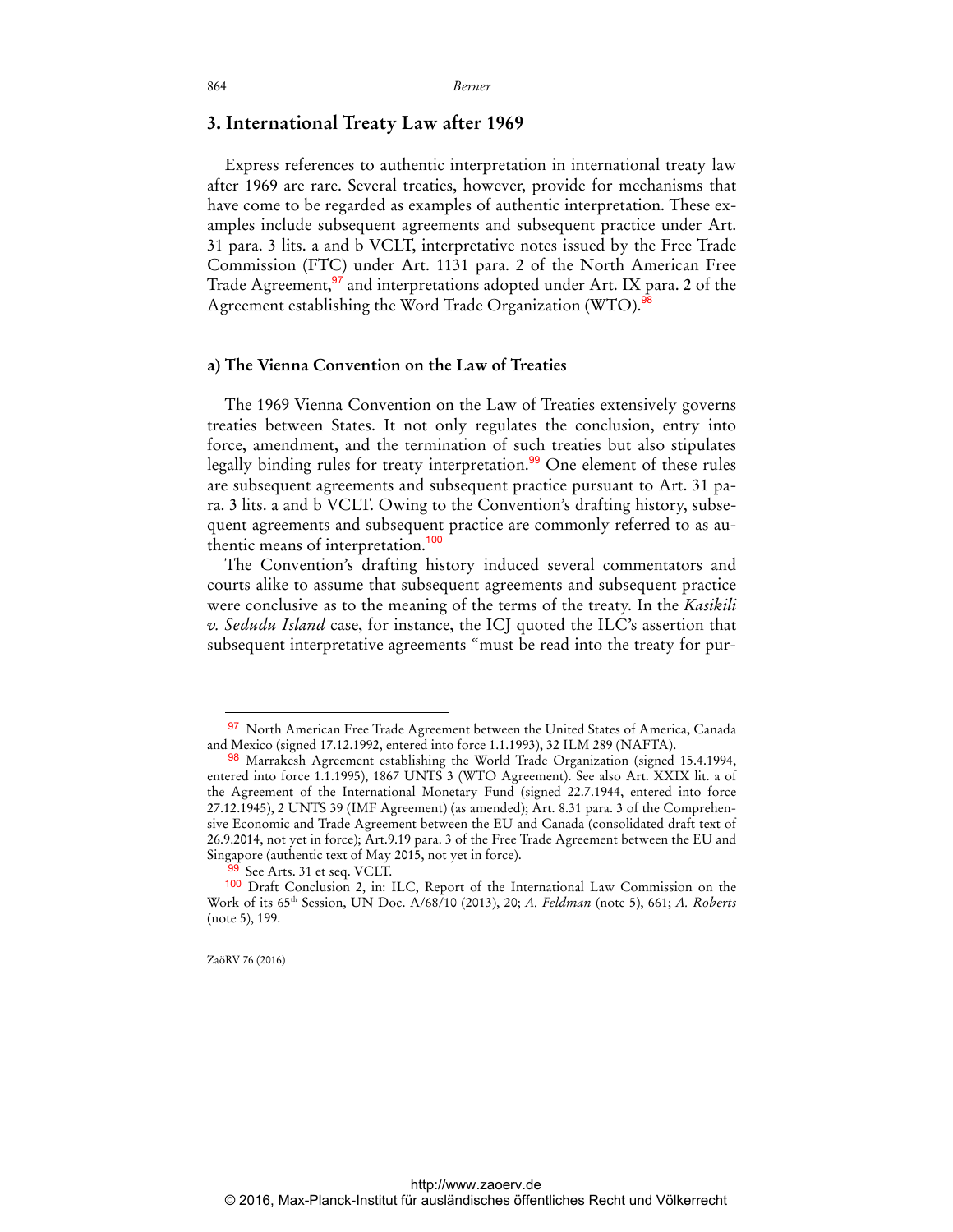poses of its interpretation".101 In even clearer terms, *Eugen Villiger* conceded binding force not only to subsequent agreements but also to subsequent practice:

"Para. 2 and subparas. 3(a) and (b) represent forms of authentic interpretation whereby all parties themselves agree on (or at least accept) the interpretation of treaty terms by means which are extrinsic to the treaty. As a result, the parties' authentic interpretation of the treaty terms is not only particularly reliable, it is also endowed with binding force. It provides *ex hypothesi* the 'correct' interpretation among the parties in that it determines which of the various ordinary meanings shall apply."<sup>102</sup>

Having initially wondered whether subsequent agreements and subsequent practice might enjoy an "enhanced" status in the interpretative process,<sup>103</sup> *Georg Nolte*, however, later clarified that subsequent agreements were not necessarily binding.<sup>104</sup> The ILC confirmed the Special Rapporteur's view by concluding that "[t]he character of subsequent agreements and subsequent practice of the parties under article 31(3)(a) and (b) as 'authentic means of interpretation' does not [...] imply that these means necessarily possess a conclusive, or legally binding, effect."<sup>105</sup> This conclusion apparently contradicts the Convention's drafting history and the traditional understanding of authentic interpretation.

 $\overline{a}$ 

<sup>101</sup> *Kasikili v. Sedudu Island (Botswana v. Namibia)*, ICJ Reports 1999, 1075, paras. 49 et seq., quoting ILC (note 9), 221. See also *M. K. Yasseen* (note 11), 45; *R. Wolfrum/N. Matz* (note 3), 140. More carefully *J. H. H. Weiler/U. Haltern,* The Autonomy of the Community Legal Order, Harv. Int'l L. J. 37 (1996), 411 (418). See also *G. Schwarzenberger,* Myths and Realities of Treaty Interpretation, Va. J. Int'l L. 9 (1968), 1 (13).

<sup>102</sup> *M. Villiger*, Commentary on the 1969 Vienna Convention on the Law of Treaties, 2009, 429. See also *K. Skubiszewski*, Remarks on the Interpretation of the United Nations Charter, in: R. Bernhardt/W. K. Geck/G. Jaenicke/H. Steinberger (note 58), 896, 898 et seq.; *N. Matz-Lück*, Harmonization, Systemic Integration, and "Mutual Supportiveness" as Conflict-Solution Techniques: Different Modes of Interpretation as a Challenge to Negative Effects of Fragmentation?, Finnish Yearbook of International Law 17 (2006), 39 (49); *R. Gardiner*, Treaty Interpretation, 2010, 32; *M. Villiger*, The Rules on Interpretation: Misgivings, Misunderstandings, Miscarriage? The "Crucible" Intended by the International Law Commission, in: E. Cannizzaro, The Law of Treaties beyond the Vienna Convention, 2011, 111; *O. Dörr* (note 3), 553 et seq.

<sup>103</sup> *G. Nolte,* Report 1, in: G. Nolte (note 6), 172.

<sup>104</sup> *G. Nolte*, First Report on Subsequent Agreements and Subsequent Practice in Relation to Treaty Interpretation, UN Doc. A/CN.4/660 (2013), 29.

<sup>&</sup>lt;sup>105</sup> ILC, Report of the International Law Commission on the Work of its 65<sup>th</sup> Session, UN Doc. A/68/10 (2013), 21. See also *H. Fox*, Article 31 (3) (a) and (b) of the Vienna Convention and the Kasikili Sedudu Island Case, in: M. Fitzmaurice/O. A. Elias/P. Merkouris (note 5), 61; *A. Chanaki*, L'adaptation des traités dans le temps, 2013, 313 et seq.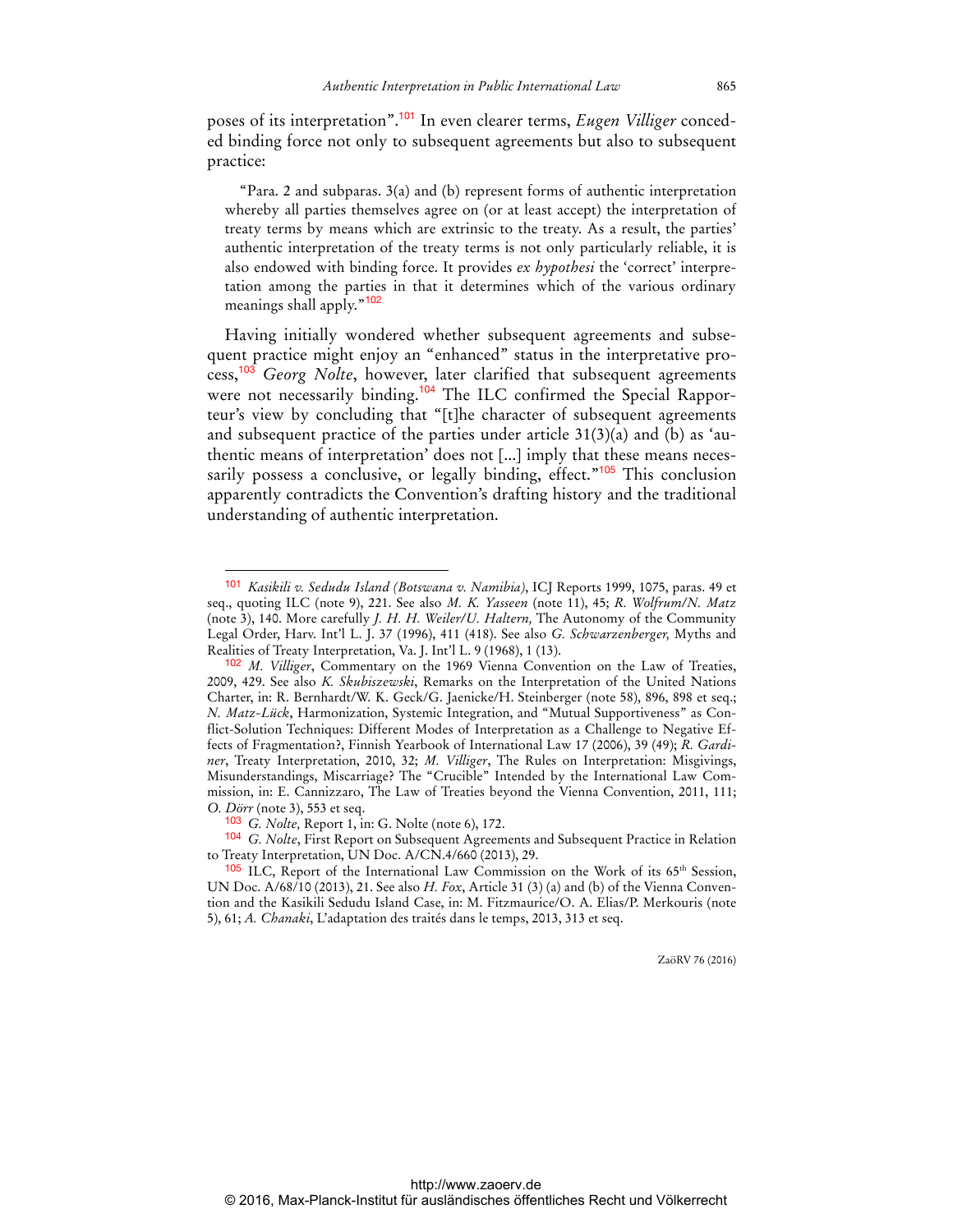However, any other view would have been difficult to reconcile with Arts. 31–33 VCLT. As the title of Art. 31 VCLT illustrates, this provision stipulates one general rule of interpretation. Under Art. 31 para. 1 VCLT, all means of interpretation are to be taken into account in a "single combined operation".106 In other words, Art. 31 VCLT does not establish a hierarchical relationship between the various primary means of interpretation; it requires, as *Waldock* vividly described it, that all primary means of interpretation are "thrown into the crucible".<sup>107</sup> Against this background, it is difficult to maintain that subsequent agreements and subsequent practice under Art. 31 para. 3 lits. a and b VCLT were "conclusive", "decisive", or even legally binding and thus *a priori* trumped the other primary means of interpretation under Art. 31 VCLT.

The Convention's drafting history lends another argument against considering subsequent practice as legally binding. Whereas subsequent agreements were only expressly dealt with in their capacity as a means of treaty interpretation, *Waldock* and the Commission originally assigned an additional function to subsequent practice. This additional function was to indicate the parties' common intention to modify their treaty.<sup>108</sup> Facing criticism that the line between interpretation and informal amendments was hardly distinguishable,<sup>109</sup> *Waldock* repeatedly stressed that this distinction was both possible and necessary so that the draft provision on modification through subsequent practice should be retained.<sup>110</sup> Nonetheless, the Vienna Conference eventually deleted the provision on modification through subsequent practice and thus refused to address a type of legally binding practice within the Convention.<sup>111</sup>

ZaöRV 76 (2016)

<sup>106</sup> ILC (note 9), 219; *R. Gardiner* (note 102), 10.

<sup>107</sup> *H. Waldock* (note 94), 95.

<sup>108</sup> Draft Art. 73 lit. c in *H. Waldock* (note 87), 52 and draft Art. 38 in ILC (note 9), 182.

<sup>109</sup> *H. Waldock* (note 94), 89.

<sup>110</sup> *H. Waldock* (note 87), 60; *H. Waldock* (note 94), 89. As regards the difficulty of distinguishing between interpretation and amendment, see *O. Dörr* (note 3), 555.

<sup>&</sup>lt;sup>111</sup> UN Conference on the Law of Treaties, Summary Records of the Plenary Meetings and of the Meetings of the Committee of the Whole, First session, UN Doc. A/CONF.39/11 (1968), 215. The fact that the Convention does not expressly address modification through subsequent practice does not mean that informal conduct could not exceed the terms of the treaty. But as the Convention only recognizes non-binding subsequent practice, such conduct would not, contrary to some views in jurisprudence, (see in particular *Soering v. United Kingdom*, 7.7.1989, Ser. A No. 161, para. 103; *Öcalan v. Turkey*, 12.5.2005, Reports of Judgments and Decisions ECtHR 2005-IV, paras. 163 et seq.), constitute an informal but legally binding amendment ("modification") of the treaty. Unless the parties leave no doubt as to their intention to change the meaning of the terms of the treaty, such conduct would rather amount to a violation of the treaty.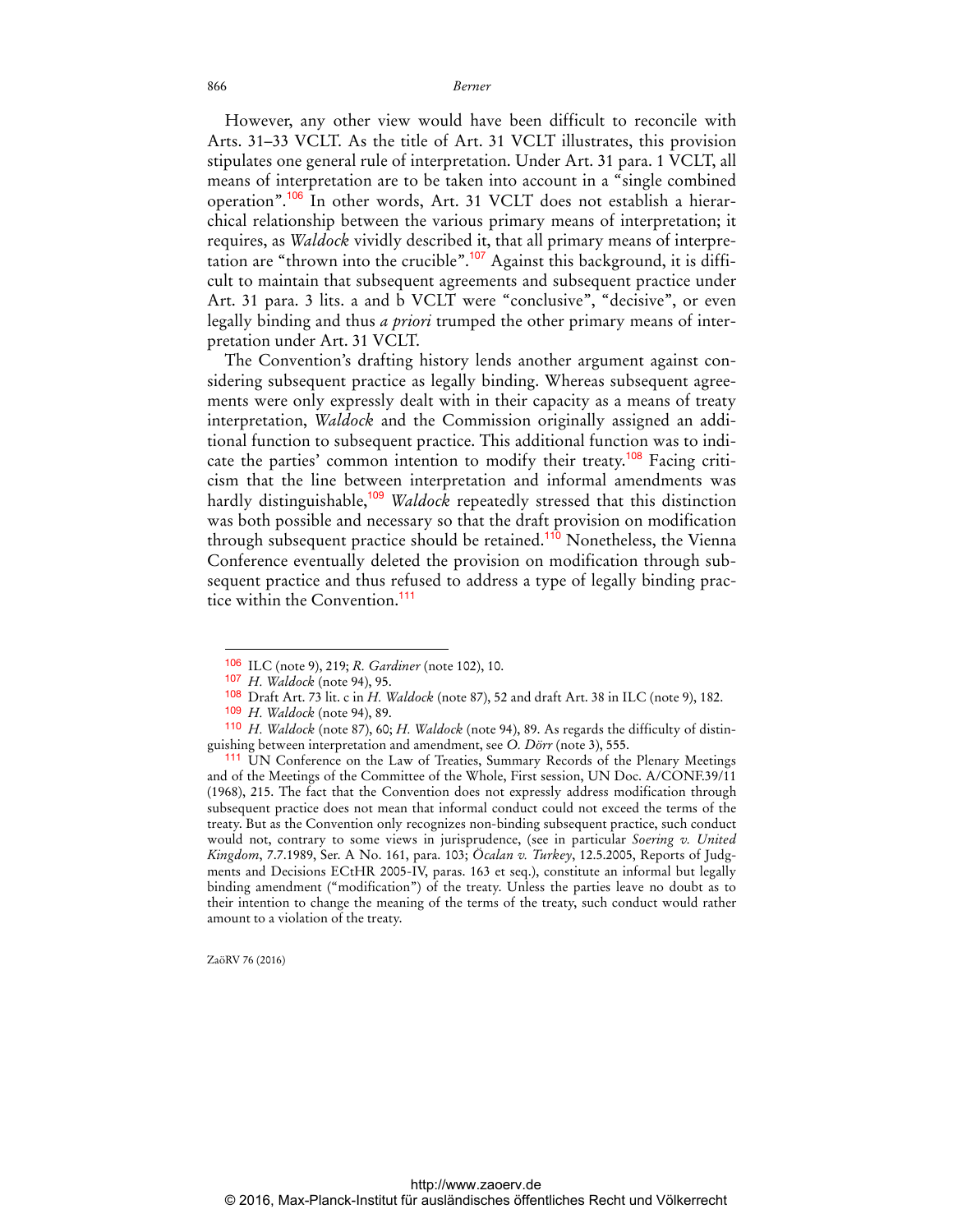The binding nature of subsequent agreements is more difficult to refute. Art. 31 para. 3 lit. a VCLT leaves no doubt as regards the very existence of an agreement between the parties. According to the ILC, agreements within the meaning of Art. 31 para. 3 lit. a VCLT are manifested in a "single common act".<sup>112</sup> But if the parties' agreement to "interpret" the treaty in a particular way is manifest, if we recall that the lawmaker may not only change the law by postulating an extensive reading, and if we further consider that neither treaties nor amendments must be laid down in writing<sup>113</sup> – how shall interpreters distinguish non-binding interpretative agreements from legally binding instruments that similarly affect the meaning of the terms of the treaty?

The inclusion of subsequent agreements into the general rule of interpretation, the equation of informal subsequent practice with manifest subsequent agreements, and the non-binding nature of the latter confront interpreters with a dilemma. Treating subsequent interpretative agreements as legally non-binding is counter-intuitive and contradicts the traditional understanding of authentic interpretation. Moreover, it imposes upon interpreters the regularly insurmountable task of distinguishing non-binding manifest interpretative agreements that would fall under Art. 31 para. 3 lit. a VCLT from agreements that postulate interpretations in a legally binding fashion.

### **b) The North American Free Trade Agreement**

In the field of international investment law, Art. 1131 para. 2 North American Free Trade Agreement (NAFTA) envisages a special type of authentic interpretation, namely interpretative notes issued by the FTC. The FTC, which is established under Art. 2001 para. 1 NAFTA, comprises cabinet level representatives of the NAFTA parties or their designees. Its mandate to issue interpretative notes is derived from its competency, expressly laid down in Art. 2001 para. 1 NAFTA, to resolve disputes that may arise regarding the interpretation or application of the NAFTA.

FTC notes differ from agreements under Art. 31 para. 3 lit. a VCLT. Pursuant to Art. 1131 para. 2 NAFTA, they are unequivocally legally binding on arbitral tribunals that are established to settle investment disputes under Chapter 11 of the NAFTA. Art. 1131 para. 2 NAFTA solely complements

 $\ddot{ }$ 

<sup>112</sup> Commentary on Draft Conclusion 4, in: ILC, Report of the International Law Commission on the Work of its 65<sup>th</sup> Session, UN Doc A/68/10 (2013), 34.

<sup>113</sup> See Arts. 3, 11, and 39 VCLT.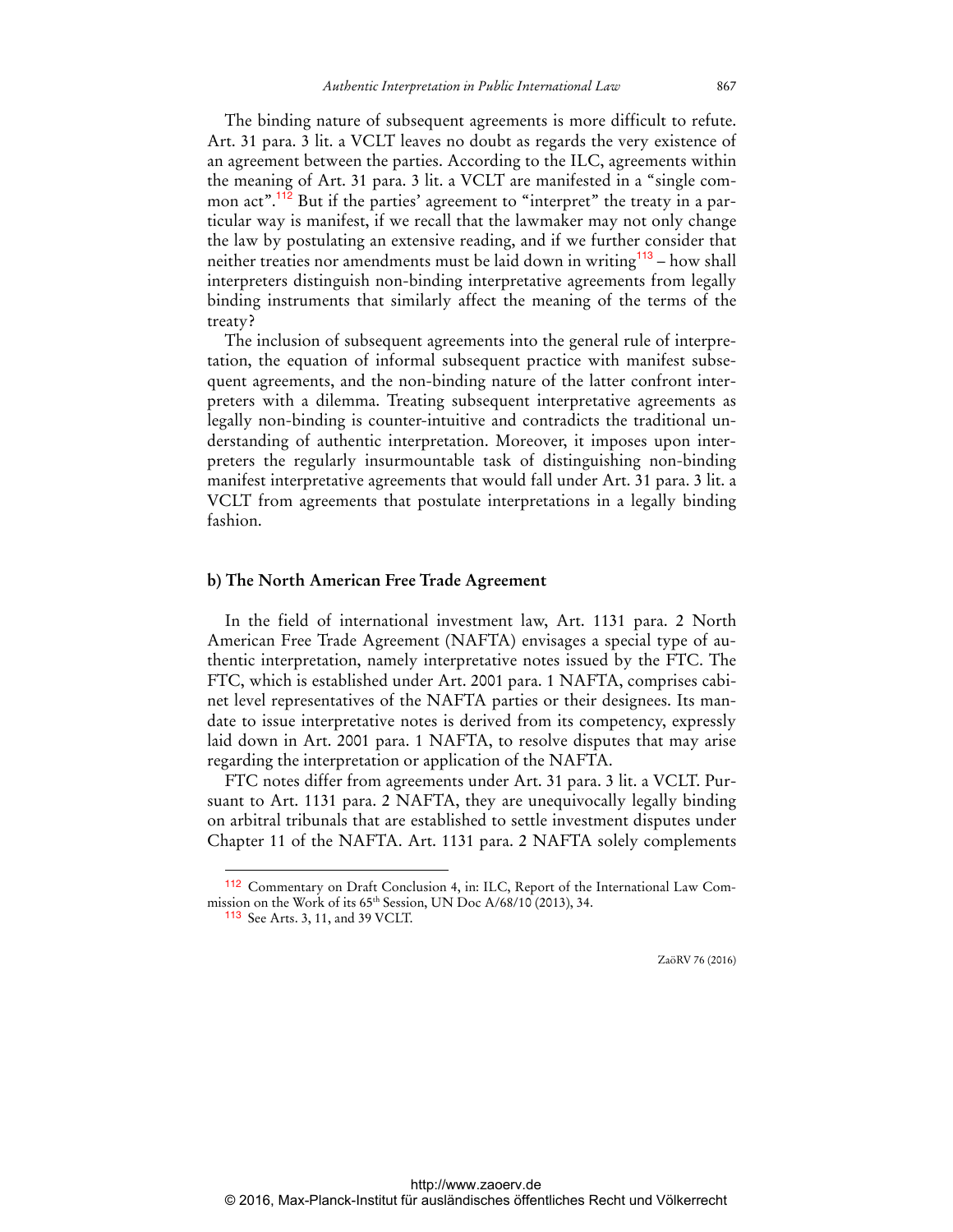but does not supersede Art. 31 para. 3 lits. a and b VCLT. Hence the NAFTA parties are not precluded from reaching subsequent agreements or generating subsequent practice outside the FTC, which may then be taken into account in accordance with Art. 31 para. 3 lits. a and b VCLT.<sup>114</sup>

So far, the FTC has activated its interpretative authority only once. On 31.7.2001, it promulgated "Notes of Interpretation of Certain Chapter 11 Provisions".<sup>115</sup> These Notes circumscribe the meaning of Art. 1105 para. 1 NAFTA. This provision obliges each party to accord to investments of investors of another party treatment in accordance with international law, including fair and equitable treatment and full protection and security. According to the 2001 FTC Notes:

"1. Article 1105(1) prescribes the customary international law minimum standard of treatment of aliens as the minimum standard of treatment to be afforded to investments of investors of another Party.

2. The concepts of "fair and equitable treatment" and "full protection and security" do not require treatment in addition to or beyond that which is required by the customary international law minimum standard of treatment of aliens.

3. A determination that there has been a breach of another provision of the NAFTA, or of a separate international agreement, does not establish that there has been a breach of Article 1105(1)."

This reading of Art. 1105 para. 1 NAFTA has been regarded as an immediate reaction to extensive interpretations of this provision in arbitral jurisprudence.<sup>116</sup> The NAFTA parties agreed that the Notes merely sought to

ZaöRV 76 (2016)

<sup>114</sup> See in particular *Canadian Cattlemen for Fair Trade v. United States*, Ad hoc Tribunal (UNCITRAL), Award on Jurisdiction, 28.1.2008, paras. 185 et seq. See also *Methanex Corporation v. United States*, NAFTA Arbitration (UNCITRAL), Final Award on Jurisdiction and Merits, 3.8.2005, Part II Chapter B, para. 19 and Chapter H, paras. 23 et seq. From the perspective of Art. 31 para. 3 lit. a VCLT, this view is not fully convincing. It ignores that this provision does not vest interpretative agreements with binding force. These awards, as well as those mentioned hereinafter, are available at [<http://oxia.ouplaw.com](http://oxia.ouplaw.com)>.

<sup>115</sup> For the text of the 2001 FTC Notes, see [<http://www.international.gc.ca](http://www.international.gc.ca)>.

<sup>116</sup> *Metalclad Corporation v. Mexico*, ICSID Case No. ARB(AF)/97/1, Award, 30.8.2000*,*  paras. 100 et seq.; *SD Myers Incorporated v. Canada*, Ad Hoc Tribunal (UNCITRAL), First Partial Award and Separate Opinion, 13.11.2000, paras. 224 et seq.; *Pope & Talbot Incorporated v. Canada*, Ad Hoc Tribunal (UNCITRAL), Award on the Merits of Phase 2, 10.4.2001, paras. 110 et seq. For this assessment, see *C. Kirkman*, Fair and Equitable Treatment: *Methanex v. United States* and the Narrowing Scope of NAFTA Article 1105, L. & Pol'y Int'l Bus. 34 (2002), 343 (389) et seq.; *T. Weiler*, NAFTA Investment Arbitration and the Growth of International Economic Law, Business Law International (2002), 158 (180) et seq.; *G. Kaufmann-Kohler*, Interpretive Powers of the Free Trade Commission and the Rule of Law, in: E. Gaillard/F. Bachand, Fifteen Years of NAFTA Chapter 11 Arbitration, 2011, 181.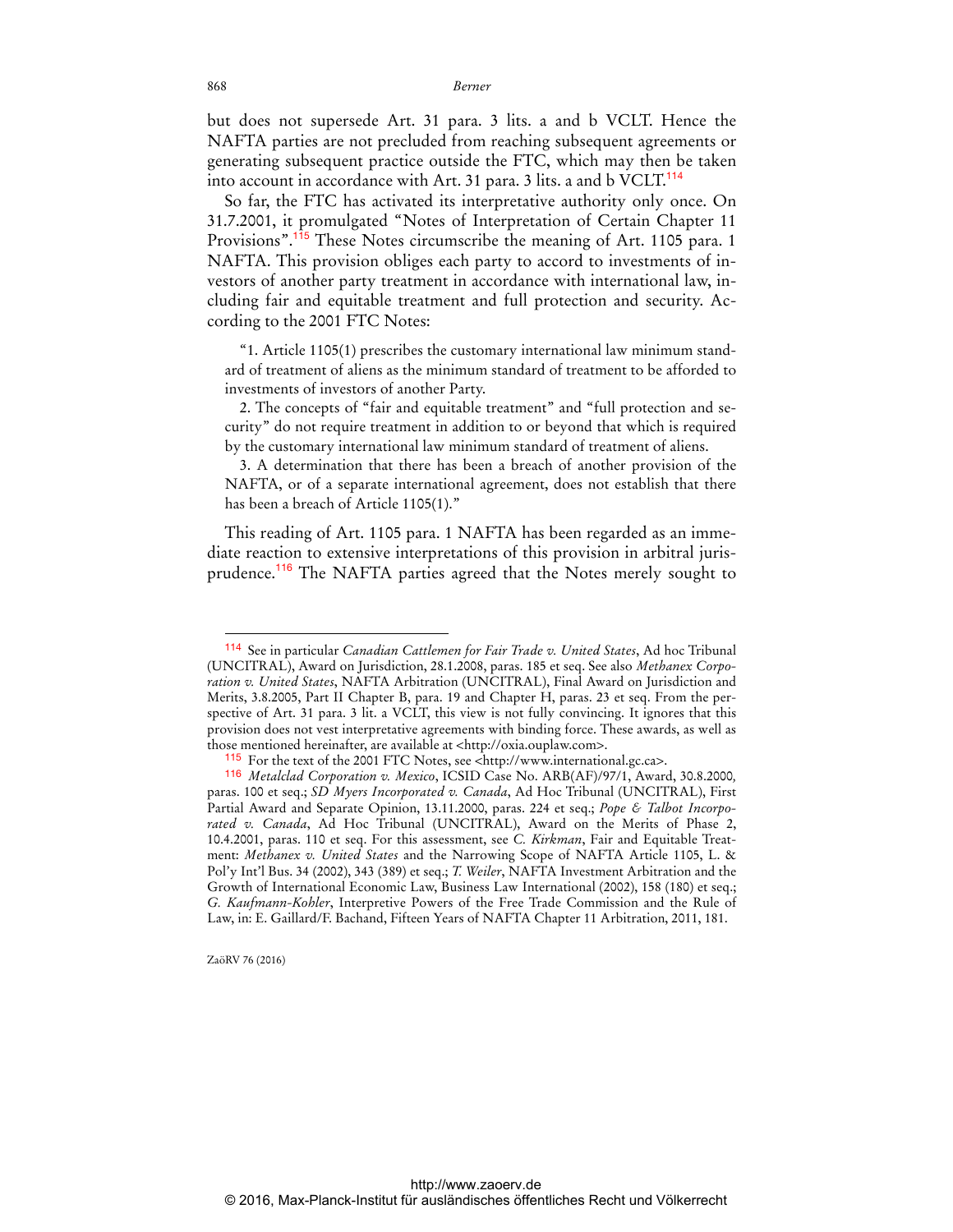interpret Art. 1105 para. 1 NAFTA.<sup>117</sup> Nonetheless, the Notes sparked heated debates on whether they constituted an interpretation or a covert amendment, whether a covert amendment was admissible and binding under Art. 1131 para. 2 NAFTA, and whether tribunals were authorized to review the Notes.<sup>118</sup> This debate was fuelled by the delicate fact that the Notes interfered with several ongoing cases. In *Pope & Talbot*, for example, the arbitral tribunal had already found against Canada in the merits phase but had not yet rendered a decision on damages.<sup>119</sup>

On the whole, the responses to the 2001 FTC Notes in arbitral jurisprudence were therefore mixed. The *Pope & Talbot* tribunal, for instance, regarded them as an illegitimate retroactive amendment.<sup>120</sup> The *ADF* tribunal, in contrast, held that there could not be a "more authentic and authoritative source of instruction on what the Parties intended to convey in a particular provision of NAFTA".<sup>121</sup> Moreover, the *ADF* tribunal even denied that it was competent to ask whether the FTC Notes merely interpreted or in fact amended Art. 1105 para. 1 NAFTA. In the tribunal's view, this would "degrade and set at naught the binding and overriding character of FTC interpretations".<sup>122</sup>

At this point, it is unnecessary to discuss whether the 2001 FTC Notes do or do not amount to a covert amendment of Art. 1105 para. 1 NAFTA.

 $\overline{a}$ 

119 *Pope & Talbot Incorporated v. Canada*, Ad Hoc Tribunal (UNCITRAL), Interim Award, 26.6.2000. In addition, notices of arbitration had been filed in *Mondev International Limited v. United States*, ICSID Case No. ARB(AF)/99/2, Award, 11.10.2002; *ADF Group Incorporated v. United States*, ICSID Case No. ARB(AF)/00/1, Award, 9.1.2003; *Waste Management Incorporated v. Mexico*, ICSID Case No. ARB(AF)/00/3, Award, 30.4.2004; *Methanex Corporation v. United States* (note 114).

120 *Pope & Talbot Incorporated v. Canada*, Ad Hoc Tribunal (UNCITRAL), Award on Damages, 31.5.2002, paras. 47 et seq.

121 *ADF Group Incorporated v. United States* (note 119), paras. 177 et seq. See also *Mondev International Limited v. United States* (note 119), paras. 121 et seq.

122 *ADF Group Incorporated v. United States* (note 119), paras. 177 et seq.

<sup>117</sup> US – First Submission re: NAFTA FTA Statement on Article 1105 (26.10.2001), US – Second Submission re: FTC Statement on Article 1105 (17.12.2001), Canada – Article 1128 Submission re: NAFTA FTC Statement on Article 1105 (8.2.2002), and Mexico – Article 1128 Submission re: FTC Statement on Article 1105 (11.2.2002) in the case of *Methanex v. United States,* Ad Hoc Tribunal (UNCITRAL).

<sup>118</sup> Critically *C. Brower*, Investor-State Disputes under NAFTA: The Empire Strikes Back, Colum. J. Transnat'l L. 40 (2001), 43 (56); *C. Brower*, Why the FTC Notes of Interpretation Constitute a Partial Amendment of NAFTA Article 1105, Va. J. Int'l L. 46 (2006), 347; *T. Weiler* (note 116), 184. Less critical *C. Thomas*, A Reply to Professor Brower, Colum. J. Transnat'l L. 40 (2002), 433 (454); *C. Kirkman* (note 116), 383; *S. Matiation*, Arbitration with Two Twists: *Loewen v. United States* and Free Trade Commission Intervention in NAFTA Chapter 11 Disputes, University of Pennsylvania Journal of International Economic Law 24 (2003), 451 (487) et seq. Leaving the question open, e.g. *W. Park*, The Specificity of International Arbitration: The Case for FAA Reform, Vand. J. Transnat'l L. 36 (2003), 1241 (1305).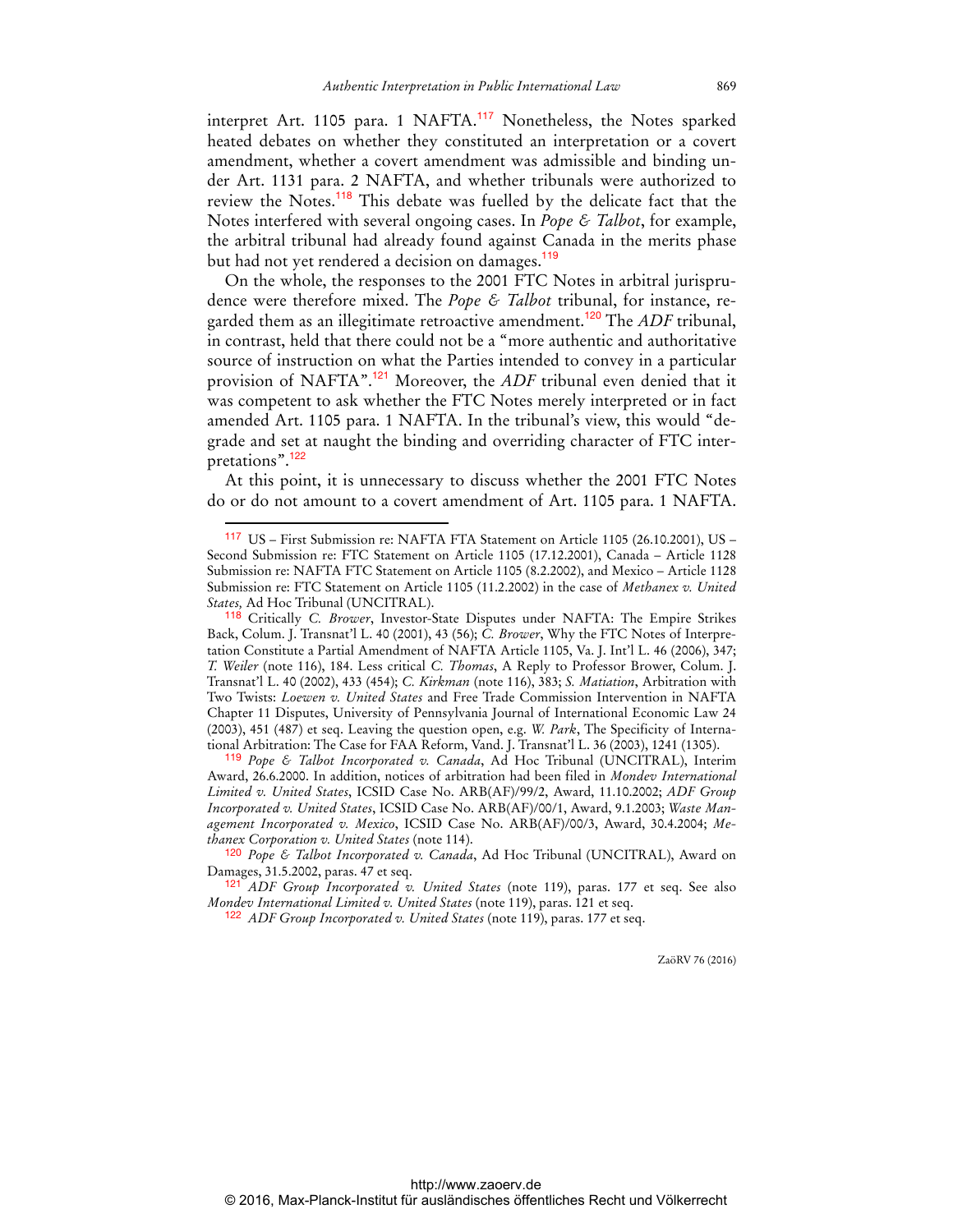Still, it is instructive to consider two interrelated threads of argument that have been advanced in this respect. To start with, it has been pointed out that Arts. 1131 para. 2 and 2001 para. 1 NAFTA, according to their express wording, only authorized the FTC to issue interpretative notes.<sup>123</sup> How interpretation in a NAFTA context ought to take place is specified in Art. 102 para. 2 NAFTA. This provision requires the NAFTA parties – and hence also the FTC – to interpret the NAFTA in accordance with the applicable rules of international law. These rules are commonly understood to refer to Arts. 31–33 VCLT as a reflection of customary law rules on treaty interpretation.<sup>124</sup> In consequence, so the argument continues, the FTC was prohibited from postulating interpretations that cannot reasonably be supported by relying on Arts.  $31-33$  VCLT.<sup>125</sup>

Yet, an untenable interpretation of the NAFTA may also indicate the parties' intention to deviate from the just mentioned requirements. Since States can amend treaties by any means agreed, $126$  such an "interpretation" could constitute an admissible amendment of the NAFTA.<sup>127</sup> But unless the parties make this intention explicit, this will again be a question to be resolved by way of interpretation. Art. 2202 NAFTA prescribes a particular amendment procedure. While the parties may agree on any modification of or addition to the NAFTA, any modification or addition must be approved in accordance with the applicable legal procedures of each party. When an authentic interpretation fails to clarify that it purports to amend the NAFTA, Art. 2202 NAFTA therefore serves as a strong contextual argument to contest the parties' intention to do so.<sup>128</sup>

Another important question is whether authentic interpretations based on Art. 1131 para. 2 NAFTA apply retroactively or prospectively. According to one commentator, authentic interpretations by the FTC could not

ZaöRV 76 (2016)

<sup>123</sup> *C. Brower*, Structure, Legitimacy, and NAFTA's Investment Chapter, Vand. J. Transnat'l L. 36 (2003), 37 (80) et seq.

<sup>124</sup> *R. Gardiner* (note 102), 12 et seq. See also *Legal Consequences of the Construction of a Wall in the Occupied Palestinian Territory*, ICJ Reports 2004, 174, paras. 94 et seq.; *Sovereignty over Pulau Litigan and Pulau Sipadan (Indonesia v. Malaysia)*, ICJ Reports 2002, 645, paras. 37 et seq. with further references; Appellate Body Report, *Japan* – *Alcoholic Beverages II*, WT/DS8/AB/R, WT/DS10/AB/R, and WT/DS11/AB/R, 4.10.1996, Section D; *Responsibilities and Obligations of States Sponsoring Persons and Entities with Respect to Activities in the Area* (Request for Advisory Opinion submitted to the Seabed Disputes Chamber), ITLOS Case No. 16 (1.2.2011), para. 57; *Golder v. United Kingdom*, 21.2.1975, Ser. A No. 18, para. 29.

<sup>125</sup> *C. Brower* (note 123), 80 et seq.; *T. Weiler* (note 116), 185.

<sup>126</sup> See Arts. 11 and 39 VCLT; *K. Odendahl*, Art. 39, in: O. Dörr/K. Schmalenbach (note 3), 702, paras. 10 et seq.

<sup>127</sup> See *G. Kaufmann-Kohler* (note 116), 191.

<sup>128</sup> *T. Weiler* (note 116), 185.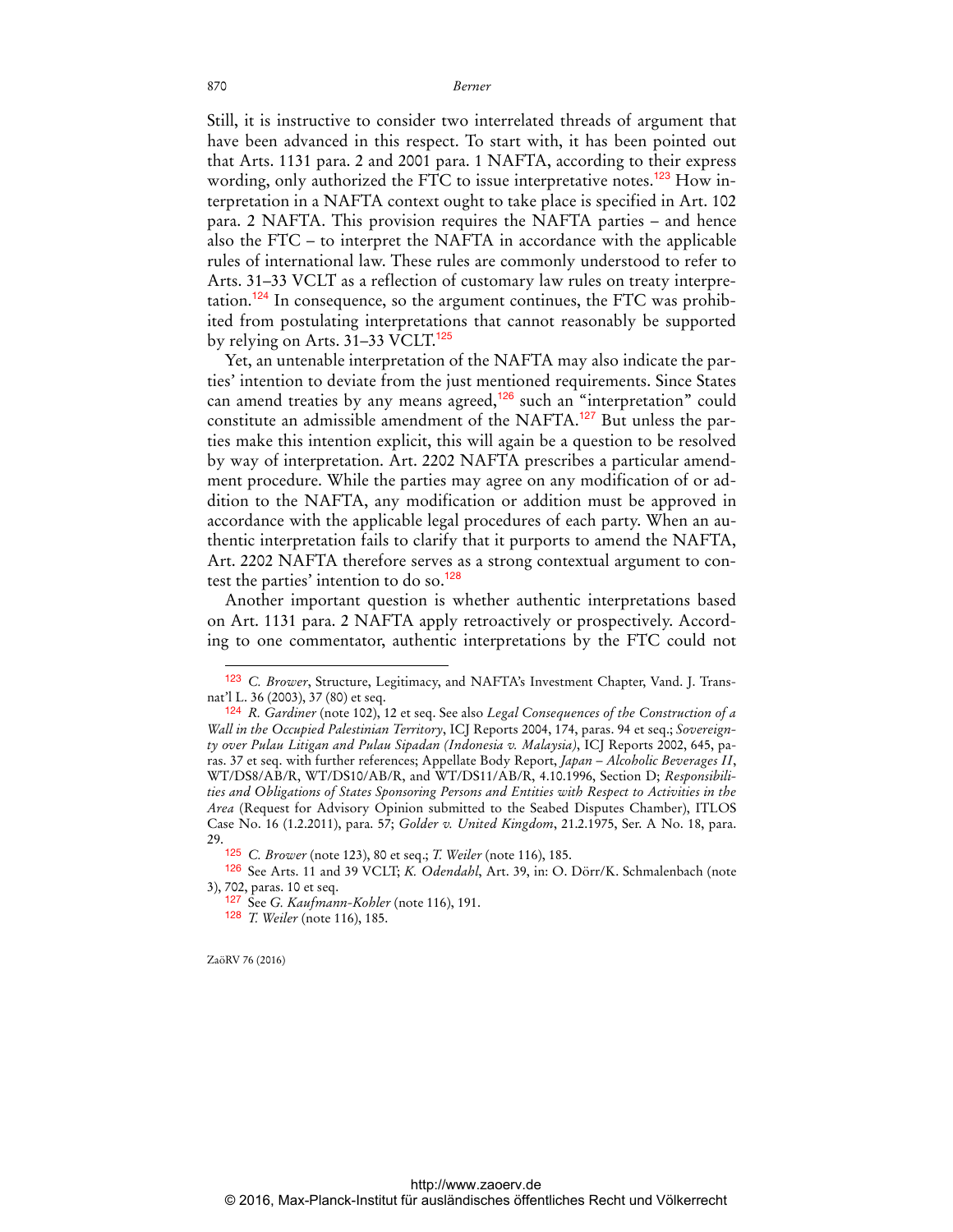apply retroactively because customary international law and Art. 28 VCLT established a "presumption against retroactivity".<sup>129</sup> Yet, the principle of non-retroactivity – commonly regarded as a key element of the rule of  $law<sup>130</sup>$  – solely pertains to the creation or, more precisely, to the entry into force of new law.<sup>131</sup> Interpretation of already existing law is not covered by this principle.<sup>132</sup> If authentic interpretations were perceived as one way of interpreting the law and taken into account as means of interpretation – as part of or in addition to those envisaged by Arts. 31–33 VCLT – it would be difficult to argue that these means do not apply to past*,* ongoing*,* and finished events alike.<sup>133</sup>

#### **c) The Agreement Establishing the World Trade Organization**

A final example of authentic interpretation in contemporary treaty law comes from international trade law. The second paragraph of Art. IX WTO, which regulates decision-making within the organization, provides:

"The Ministerial Conference and the General Council shall have the exclusive authority to adopt interpretations of this Agreement and of the Multilateral Trade Agreements. In the case of an interpretation of a Multilateral Trade Agreement in Annex 1, they shall exercise their authority on the basis of a recommendation by the Council overseeing the functioning of that Agreement. The decision to adopt an interpretation shall be taken by a three-fourths majority of the Members. This paragraph shall not be used in a manner that would undermine the amendment provisions in Article X."

Although (or perhaps because) the Ministerial Conference and the General Council have never used their authority to adopt authentic interpretations so far,<sup>134</sup> this mechanism has been welcomed as "the only possibility to correct a development introduced by the adjudicative organs" of the

 $\overline{a}$ 

<sup>129</sup> *T. Weiler* (note 116), 183 et seq.

<sup>130</sup> See generally *B. Tamanaha,* On the Rule of Law, 2004; *R. Summers*, The Principles of the Rule of Law, Notre Dame L. Rev. 74 (1999), 1691; *S. Chesterman*, Rule of Law, in: MPEPIL 7 (2007).

<sup>131</sup> *K. Odendahl*, Art. 28, in: O. Dörr/K. Schmalenbach (note 3), 480, paras. 8 et seq.

<sup>132</sup> *S. T. Helmersen*, Evolutive Treaty Interpretation: Legality, Semantics and Distinctions, European Journal of Legal Studies 6 (2013), 127 (137); see also *G. Kaufmann-Kohler* (note 116), 192.

<sup>133</sup> See *G. Haraszti*, Some Fundamental Problems of the Law of Treaties, 1973, 45.

<sup>134</sup> *P. van den Bossche/W. Zdouc*, Law and Policy of the World Trade Organization, 3rd ed. 2013, 139 et seq.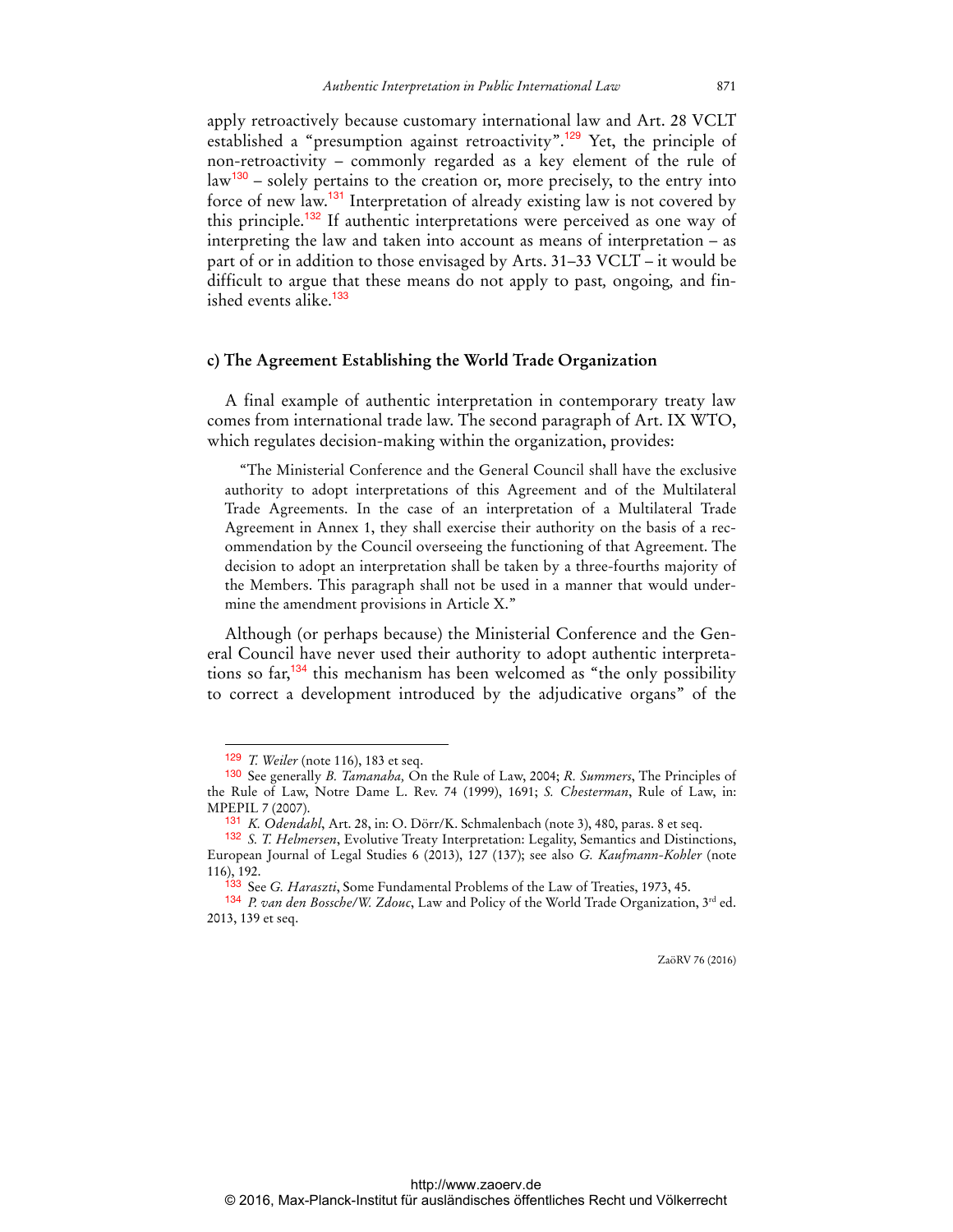WTO.<sup>135</sup> Authentic interpretations under Art. IX para. 2 WTO Agreement have been depicted as valuable "counterweights" to panel or Appellate Body jurisprudence,<sup>136</sup> which might help to increase legitimacy of the WTO system because their authors are "democratically more directly legitimized".<sup>137</sup> Such characterization of authentic interpretation under Art. IX para. 2 WTO Agreement is remarkable. This is because it reminds of traditional approaches to authentic interpretation that emphasized its corrective function *vis-à-vis* a suspicious judiciary.

Nevertheless, the possible effects of authentic interpretations under Art. IX para. 2 WTO Agreement have been critically discussed in a way that is familiar from the NAFTA context. On the one hand, it is widely agreed that authentic interpretations under Art. IX para. 2 WTO Agreement are legally binding;<sup>138</sup> on the other, there is disagreement on whether they are binding only for future disputes<sup>139</sup> or whether they have a limited retroactive effect. Apparently favouring the former view, *Claus-Dieter Ehlermann* and *Lothar Ehring*, for example, contend that

"[i]t might therefore be worthwhile to clarify this issue so as to prevent interference with pending disputes (and resistance from the party fearing a disadvantage for its litigation) by limiting any effect of an authoritative interpretation to other (future) cases. This could be done through a stipulation, in the authoritative interpretation at issue, that the interpretation takes effect only at a future date or possibly also through a stipulation that it does not affect a particular dispute."<sup>140</sup>

However, *Ehlermann* and *Ehring* do not deny that authentic interpretations may affect pending disputes. They merely recommend that this limited retroactivity should expressly be excluded. *Tarzisio Gazzini* goes a step further:

"The effects of authoritative interpretations are confined to pending and future disputes. Admitting that they can have retroactive effects, in the sense that a par-

ZaöRV 76 (2016)

<sup>135</sup> *A. von Bogdandy* (note 5), 632.

<sup>136</sup> *C.-D. Ehlermann/L. Ehring*, The Authoritative Interpretation under Article IX:2 of the Agreement Establishing the World Trade Organization: Current Law, Practice and Possible Improvements, JIEL 8 (2005), 803 (813).

<sup>137</sup> *C.-D. Ehlermann/L. Ehring* (note 136), 813. See also *A. von Bogdandy* (note 5), 632.

<sup>138</sup> E.g. *C.-D. Ehlermann/L. Ehring* (note 136), 807; *H. Nottage/T. Sebastian*, Giving Legal Effect to the Results of WTO Trade Negotiations: An Analysis of the Methods of Changing WTO Law, JIEL 9 (2006), 989 (1002); Appellate Body Report, *US* – *FSC*, WT/DS108/AB/R, 24.2.2000, para. 112; see also Appellate Body Report, *Japan* – *Alcoholic Beverages II* (note 124), 12.

<sup>139</sup> *G. Sacerdoti* (note 5), 57.

<sup>140</sup> *C.-D. Ehlermann/L. Ehring* (note 136), 823.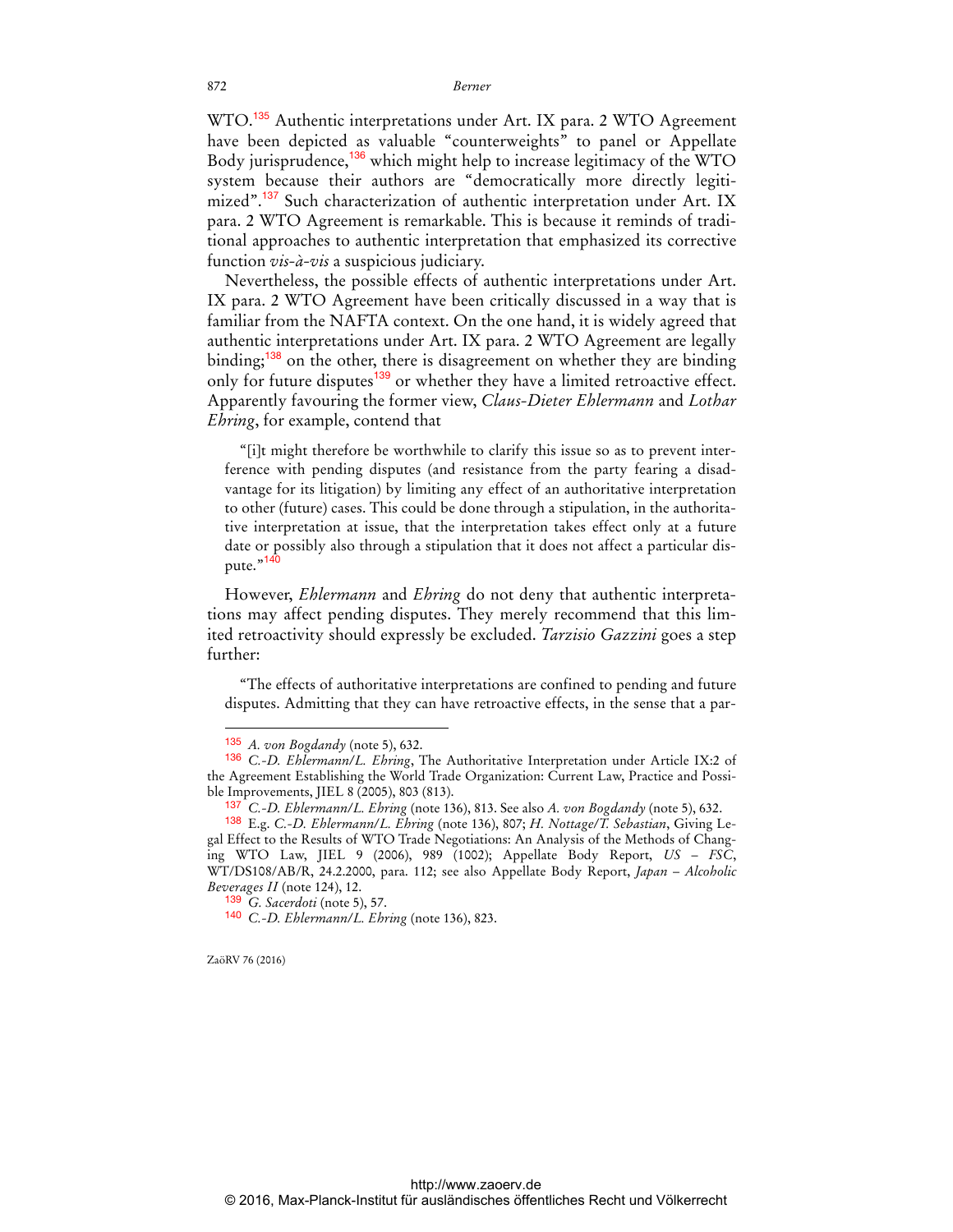ty to an adjudicated dispute could request the establishment of a new panel ruling on the basis of a subsequent authoritative interpretation, would be at odds with the *res judicata* principle and the independence of adjudicating bodies, and would ultimately undermine the credibility of the whole dispute settlement system."<sup>141</sup>

Thus, *Gazzini* openly accepts the limited retroactivity of authentic interpretations under Art. IX para. 2 WTO Agreement that *Ehlermann* and *Ehring* seek to avoid. Moreover, he even considers it necessary to warn against the negative side-effects of authentic interpretations that also affect past events*.*

*Gazzini's* reasoning eventually raises the question whether the *res judicata* principle, the independence of adjudicating bodies, and the credibility of dispute settlement are capable of precluding such far-reaching retroactivity. The answer to this question largely depends on the legal weight which the international legal order concedes to these principles and values. The first one, *res judicata,* constitutes a general principle of international law.142 Judicial independence and a system's credibility, in contrast, are certainly desirable but neither enshrined in customary international law nor amounting to general legal principles.<sup>143</sup> Instead, their scope will be circumscribed by the respective dispute settlement system itself, i.e. by the governing agreement(s). When the retroactive application of an authentic interpretation is unclear, these principles and values can therefore be taken into account as contextual arguments against retroactivity. But they cannot entirely prohibit the parties to a treaty from agreeing on an authentic interpretation that applies retroactively.

Another important question under Art. IX para. 2 WTO Agreement concerns the relationship between this provision and Art. 31 para. 3 lits. a and b VCLT. Art. IX para. 2 WTO Agreement employs a stricter language than Arts. 1131 para. 2 and 2001 para. 1 NAFTA in that it assigns to the Ministerial Conference and the General Council the "exclusive authority"

 $\overline{a}$ 

<sup>141</sup> *T. Gazzini*, Can Authoritative Interpretation under Article IX:2 of the Agreement Establishing the WTO Modify the Rights and Obligations of Members?, ICLQ 57 (2008), 169 (178). More cautiously *J. Pauwelyn*, Conflict of Norms in Public International Law, 2003, 113.

<sup>142</sup> *Interpretation of Judgments Nos. 7 and 8 (Chorzów Factory)*, Judgment of 16.12.1927, Ser. A No. 13, 27 et seq. (diss. op. Judge *Anzilotti*). See also *A. Reinisch*, The Use and Limits of *Res Iudicata* and *Lis Pendens* as Procedural Tools to Avoid Conflicting Dispute Settlement Outcomes, Law and Practice of International Courts and Tribunals 3 (2003), 37 (46); *J. Crawford* (note 11), 36, 38 et seq.

<sup>143</sup> See *K. Oellers-Frahm*, International Courts and Tribunals, Judges and Arbitrators, in: MPEPIL online ed., paras. 24 et seq.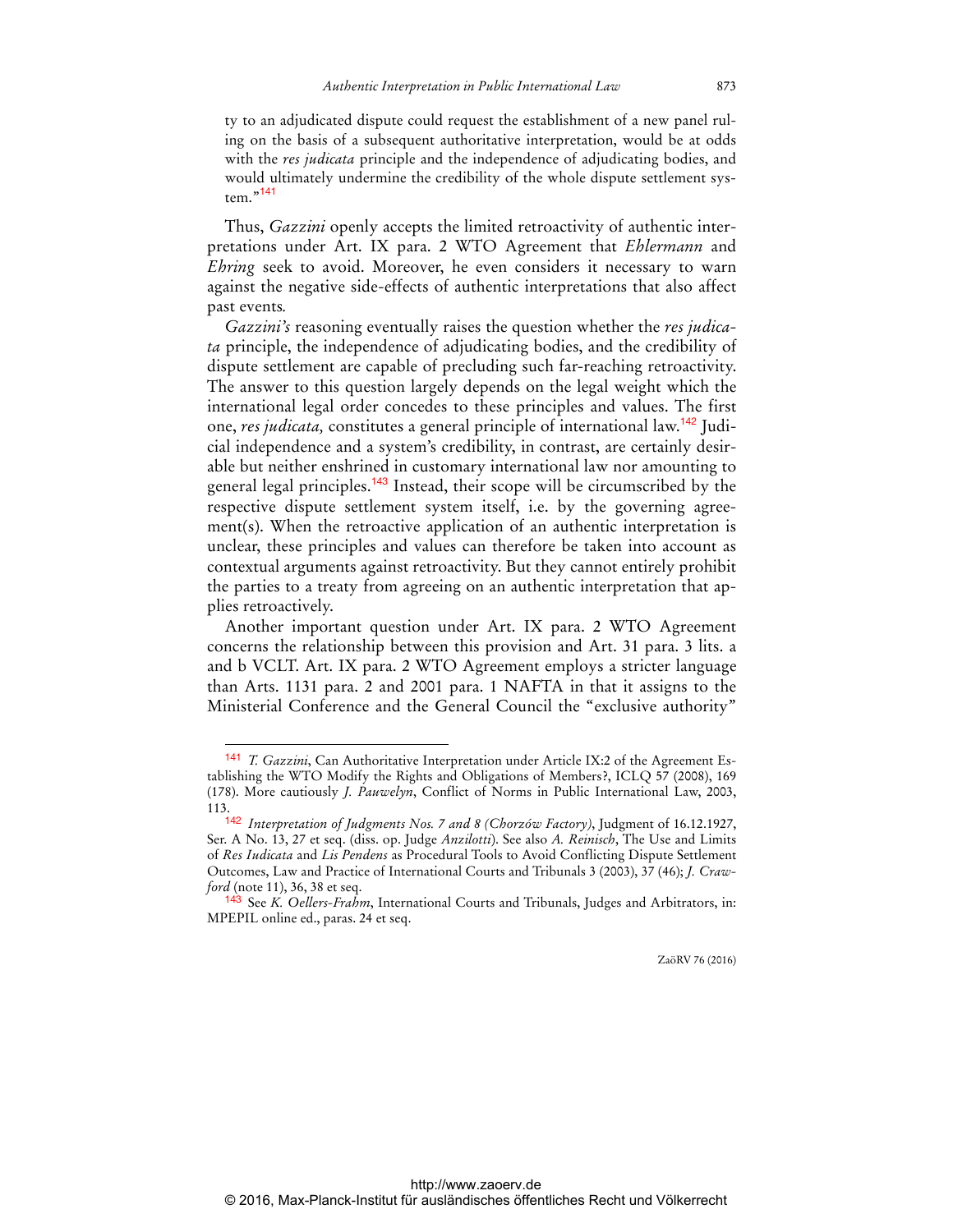to adopt authentic interpretations. Moreover, Art. IX para. 2 WTO requires a lower quorum than authentic and quasi-authentic interpretations under the VCLT. Whereas Art. 31 para. 3 lits. a and b VCLT is commonly read to require an agreement between all parties, Art. IX para. 2 WTO merely requires a three-fourths majority.

Against this background, the WTO Appellate Body initially held in *Japan* – *Alcoholic Beverages II* that "the fact that such an 'exclusive authority' in interpreting the treaty has been established so specifically in the WTO Agreement is reason enough to conclude that such authority does not exist by implication or by inadvertence elsewhere".<sup>144</sup> Nine years later, the Appellate Body abandoned this view. In *EC* – *Chicken Cuts*, it held that

"the existence of Article IX:2 of the *WTO Agreement* is not dispositive for resolving the issue of how to establish the agreement by Members that have not engaged in a practice. We fail to see how the express authorization in the *WTO Agreement* for Members to adopt interpretations of WTO provisions – which requires a three-quarter majority vote and not a unanimous decision – would impinge upon recourse to subsequent practice as a tool of treaty interpretation under Article 31(3)(b) of the *Vienna Convention*."<sup>145</sup>

Similarly, it has been emphasized that the absence of a legally binding authentic interpretation pursuant to Art. IX para. 2 WTO does not necessarily prohibit interpreters from taking into account, alongside other means of interpretation, relevant subsequent agreements or subsequent practice under Art. 31 para. 3 lits. a and b VCLT.<sup>146</sup>

Perhaps the most intriguing issue under Art. IX para. 2 WTO Agreement is whether this provision authorizes the Ministerial Conference and the General Council to adopt authentic interpretations that effectively amend the respective treaty.<sup>147</sup> The arguments that have been exchanged on this issue are similar to those under the NAFTA. In particular, it has been noted that Art. X WTO Agreement prescribes a special procedure for treaty amendments, namely the acceptance of the amendment by all or a qualified majority of members through the deposit of an instrument of acceptance.<sup>148</sup> This procedure may indicate that authentic interpretations are not intended

148 *I. van Damme* (note 5), 612.

ZaöRV 76 (2016)

<sup>144</sup> Appellate Body Report, *Japan* – *Alcoholic Beverages II* (note 124), 12.

<sup>145</sup> Appellate Body Report, *EC* – *Chicken Cuts*, WT/DS269/AB/R and WTDS286/AB/R, 12.9.2005, para. 273.

<sup>146</sup> *R. Moloo*, When Actions Speak Louder Than Words: The Relevance of Subsequent Party Conduct to Treaty Interpretation, Berkeley J. Int'l L. 31 (2013), 39 (49) et seq.

<sup>147</sup> In the affirmative, *J. Pauwelyn* (note 141), 112; *C.-D. Ehlermann/L. Ehring* (note 136), 808 et seq. In the negative, *F. Biermann*, The Rising Tide of Green Unilateralism in World Trade Law, JWT 35 (2001), 421 (436); *H. Nottage/T. Sebastian* (note 138), 1003.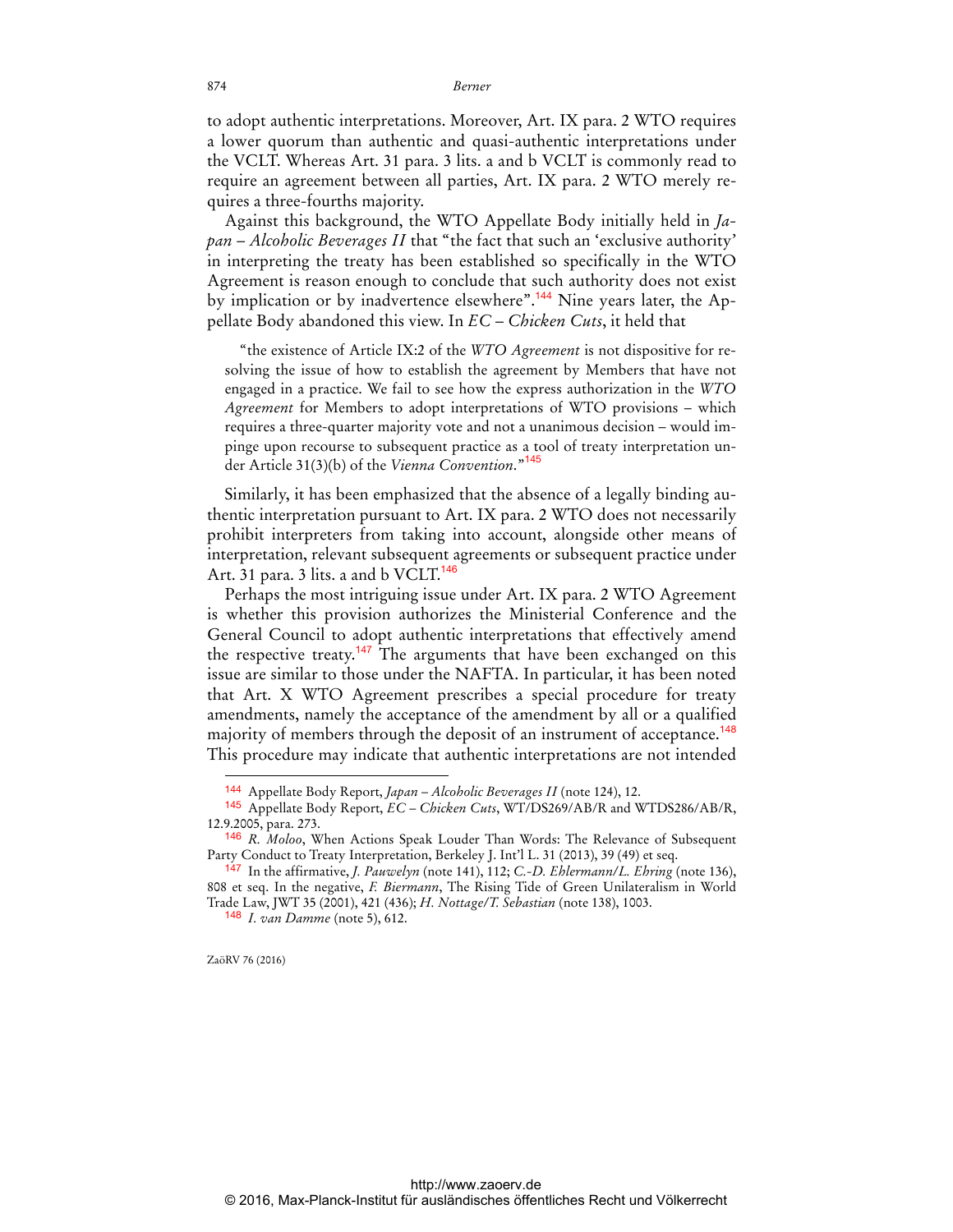to amend the treaty unless the parties' intention to do so is evident.<sup>149</sup> In the WTO context, this argument is stronger than in the NAFTA context. This is because Art. IX para. 2 WTO Agreement expressly stipulates that the interpretative power of the Ministerial Conference and the General Council shall not be used in a manner that would undermine the amendment provisions in Art. X WTO Agreement.

# **V. Conclusion**

Authentic interpretation in public international law entails three doctrinal challenges: Are authentic interpretations legally binding? If so, is the binding nature of authentic interpretations in any way limited? And finally, who defines and reviews these limits?

Resolving these challenges begins with exposing the true nature of authentic interpretation: Authentic interpretation is law-making in all but name. This distinct type of law-making rests on a simple premise. The entity that makes the law *a fortiori* has the power to construe it. Furthermore, it can vest its constructions with the same legal value as the original norm. If the law was clear, why reiterate its meaning? In case of doubt – literally and metaphorically – interpretations purport to resolve uncertainties of the law. Thus, interpretations by a law-making entity almost inevitably change the law.

The Vienna Convention only apparently refutes this historically wellestablished premise. By including subsequent agreements into its general rule of interpretation, the Convention codified the false impression that authentic interpretation was interpretation and not law-making. Simultaneously, it deprived subsequent agreements of their binding force. Thus, the Convention suggests that it was possible – and even necessary – to distinguish between binding and non-binding (i.e. purely interpretative) authentic interpretations.

This distinction, however, eventually proves to be illusory. At the most, it tentatively suggests that authentic interpretations are non-binding. Similarly, a treaty that prescribes particular amendment procedures tentatively suggests that authentic interpretations disregarding these procedures are meant to be purely interpretative. Technically, these presumptions are an intermediate step in determining scope and meaning of an authentic inter-

 $\ddot{ }$ 

<sup>149</sup> *T. Gazzini* (note 141), 176.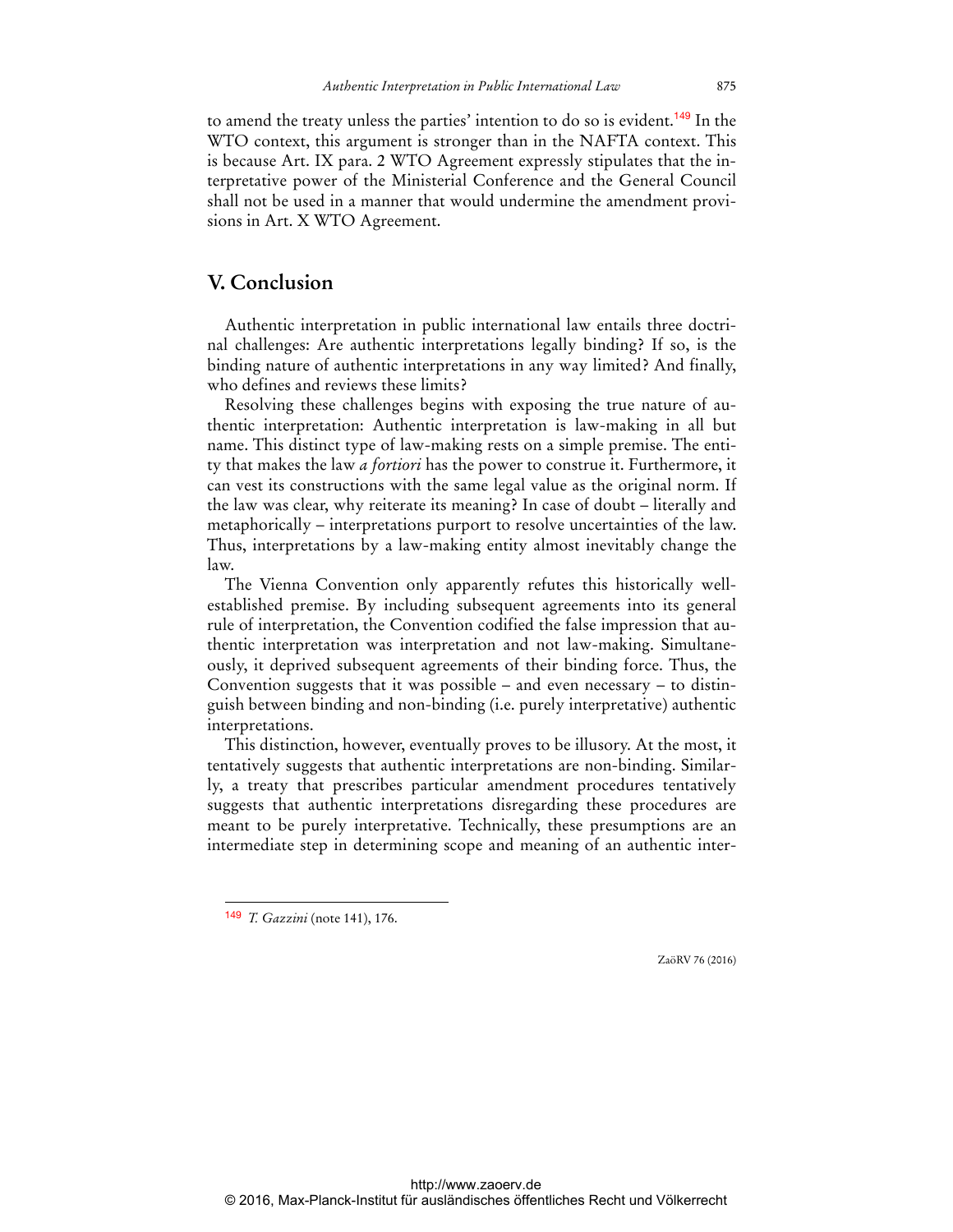pretation in accordance with Art. 31 paras. 1 and 3 lit. c VCLT. But these presumptions are rebuttable.

Parties can derogate from Art. 31 para. 3 lit. a VCLT just as they can derogate from particular amendment procedures. The NAFTA parties most obviously derogated from Art. 31 para. 3 lit. a VCLT by expressly vesting some authentic interpretations with binding force. Similarly, an authentic interpretation may expressly claim binding force despite not following the treaty's amendment procedures. Moreover, neither treaties nor authentic interpretations are adopted accidentally. Why should parties adopt an authentic interpretation if not to mandate – instead of just recommend – a particular interpretation?

Contracting parties cannot be equated with individual interpreters. Individual interpreters such as judicial and quasi-judicial bodies engage in lawmaking when they construe, apply, and execute a treaty. This law-making, however, is delegated law-making. It is formally subordinate to the act of delegation. Individual interpreters may pursue their own agenda when construing, applying, and executing a treaty. Their competences, however, can be extended and restricted and their interpretative activity can be assessed in terms of right and wrong – in these respects, the ultimate point of reference remains the parties' objectivised intention.

Authentic interpretation is a *contradictio in adiecto* that raises false expectations and creates unjustified fears.<sup>150</sup> In contemporary public international law, it is readily depicted as a tool to obscure and conceal modifications and amendments of treaty law and to undermine and circumvent amendment requirements such as voting procedures, quora, or substantive principles such as non-retroactivity. Expecting that it was possible – and even necessary – to distinguish between binding and purely interpretative authentic interpretations and to limit their binding nature means to put the cart before the horse.

The historic evolution and diffusion of authentic interpretation into public international law demonstrates that authentic interpretations are inherently binding. Furthermore, it demonstrates that the binding nature of authentic interpretations is inherently unlimited. Expecting that it was possible – and even necessary – to distinguish between binding and purely interpretative authentic interpretations and even to limit their binding nature

ZaöRV 76 (2016)

<sup>150</sup> See *J. Kammerhofer*, Scratching an Itch Is Not a Treatment. Instrumentalist Non-Theory Contra Normativist Konsequenz and the Problem of Systemic Integration, in: P. Hilpold/G. Nolte, Auslandsinvestitionen – Entwicklung großer Kodifikationen – Fragmentierung des Völkerrechts – Status des Kosovo, 2008, 177, who convincingly refers to authentic interpretation as a misnomer.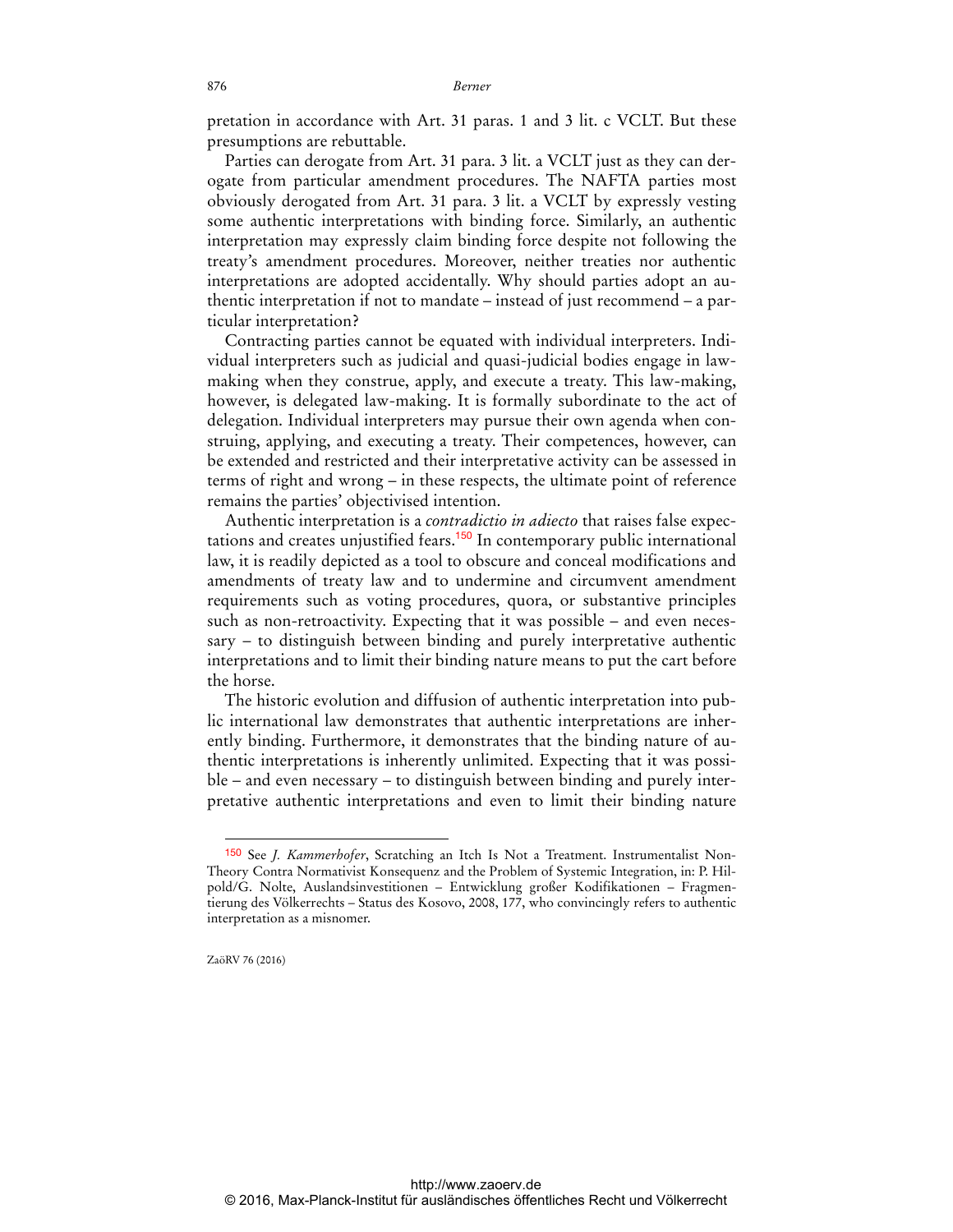means to equate the international legal order with a hierarchical Western style constitutional state that limits the law-makers competences by recognising higher and unchangeable norms and values.

Such equation is neither unthinkable nor unjustifiable. The invalidating effect of peremptory norms of general international law on deviating treaties as well as the primacy of the United Nations (UN) Charter can be regarded as an emerging constitutionalisation process.<sup>151</sup> This constitutionalisation, however, is stuck in an embryonic stage. The contention that sovereign States can – with only few exceptions – make, unmake, and interpret treaties as they see fit can be criticised as unpopular, simplistic, and against the "zeitgeist". In the alternative, it can be deemed realistic.

Besides, one cannot ignore the wider implications of limiting the admissible scope and effects of authentic interpretations. Recent trends in public international law suggest that States may increasingly utilise authentic interpretations to avoid and counteract unwelcome interpretative developments. The European Commission's draft investment chapter for the Transatlantic Trade and Investment Partnership  $(TTIP)$ ,<sup>152</sup> for instance, expressly provides for the adoption of authentic interpretations that shall be binding on a first instance and appeal tribunal that decides investment disputes.<sup>153</sup>

Limiting scope and effects of authentic interpretations means to interfere with and succumb to a power struggle between contracting parties and other interpretative agencies. Due to their delegated interpretative authority, these other agencies may seem rather ill-suited to review the admissible scope and effects of authentic interpretations. Disputes about the admissible scope and effects of authentic interpretations are not the same as disputes arising under the treaty. This is because the power to adopt authentic interpretations correlates to the parties' treaty-making power. Thus, it frames and transcends the individual treaty regime.

One sensible option to alleviate this struggle would be to submit future disputes concerning authentic interpretations to an international court with universal and general jurisdiction like the  $ICI<sup>154</sup>$  But even if parties, by common agreement, decided to take this option, the underlying question would still remain open: If the power to adopt authentic interpretations and hence the parties' treaty-making power, which constitutes an essential ele-

<sup>151</sup> See Arts. 53, 64, and 71 VCLT; Art. 103 of the Charter of the United Nations (signed 26.6.1945, entered into force 24.10.1945), 1 UNTS XVI.

<sup>152</sup> See [<http://trade.ec.europa.eu>.](http://trade.ec.europa.eu)

<sup>153</sup> Art. 13 para. 5 of the chapter on investment, section 3, sub-section 1. See also Art. 8.31 para. 3 of the Comprehensive Economic and Trade Agreement (CETA), <trade.ec.europa.eu>.

<sup>154</sup> See Art. 66 VCLT.